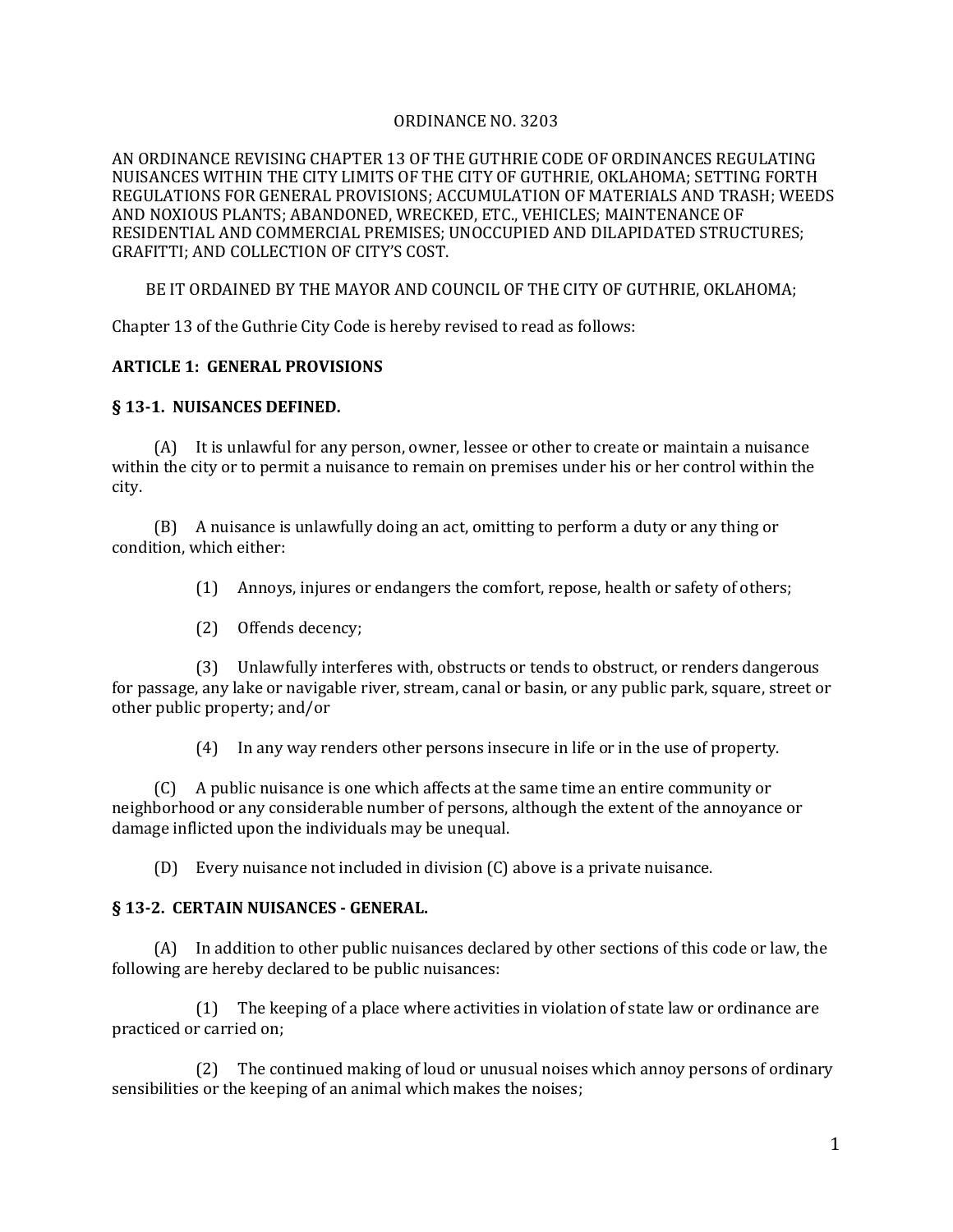(3) The operation or use of any electrical apparatus or machine which materially or unduly interferes with radio or television reception by others;

(4) Any use of a street or sidewalk or a place adjacent thereto which causes crowds of people to gather so as to obstruct traffic on the street or sidewalk, or which otherwise obstructs traffic thereon, except as may be authorized by law or ordinances;

(5) Any pit, hole or other thing which is so constructed, formed, conditioned or situated as to endanger the public safety;

(6) Any fire or explosion hazard which endangers the public safety;

(7) Any occupation or activity which endangers the public peace, health, morals, safety or welfare;

(8) Permitting water or other liquid to flow or fall, or ice or snow to fall, from any building or structure upon any street or sidewalk;

(B) The above enumeration of certain public nuisances shall be cumulative and not limit other provisions of law or ordinance defining public or private nuisances either in more general or more specific terms.

## **§ 13-3. RESPONSIBLE PERSONS.**

Every successive owner of property who neglects to abate a continuing nuisance upon or in the use of the property, created by a former owner, is liable therefore in the same manner as the one who first created it.

## **§ 13-4. TIME.**

No lapse of time can legalize a public nuisance amounting to an actual obstruction of public right.

## **§ 13-5. POWER OF CITY.**

(A) As provided in 50 O.S.  $\S$  16, the city has power to determine what is and what shall constitute a nuisance within its corporate limits and, for the protection of the public health, the public parks and the public water supply, outside of its corporate limits.

(B) Whenever it is practical to do so, the city has power summarily to abate any nuisance after notice to the owner and an opportunity for him or her to be heard, if this can be done.

#### **§ 13-6. REMEDIES AGAINST PUBLIC NUISANCES.**

The remedies against a public nuisance include but are not limited to:

(A) Reporting the offense to the City's Code Enforcement Office who will investigate and order the appropriate remedy;

(B) Prosecution on complaint before the Municipal Court;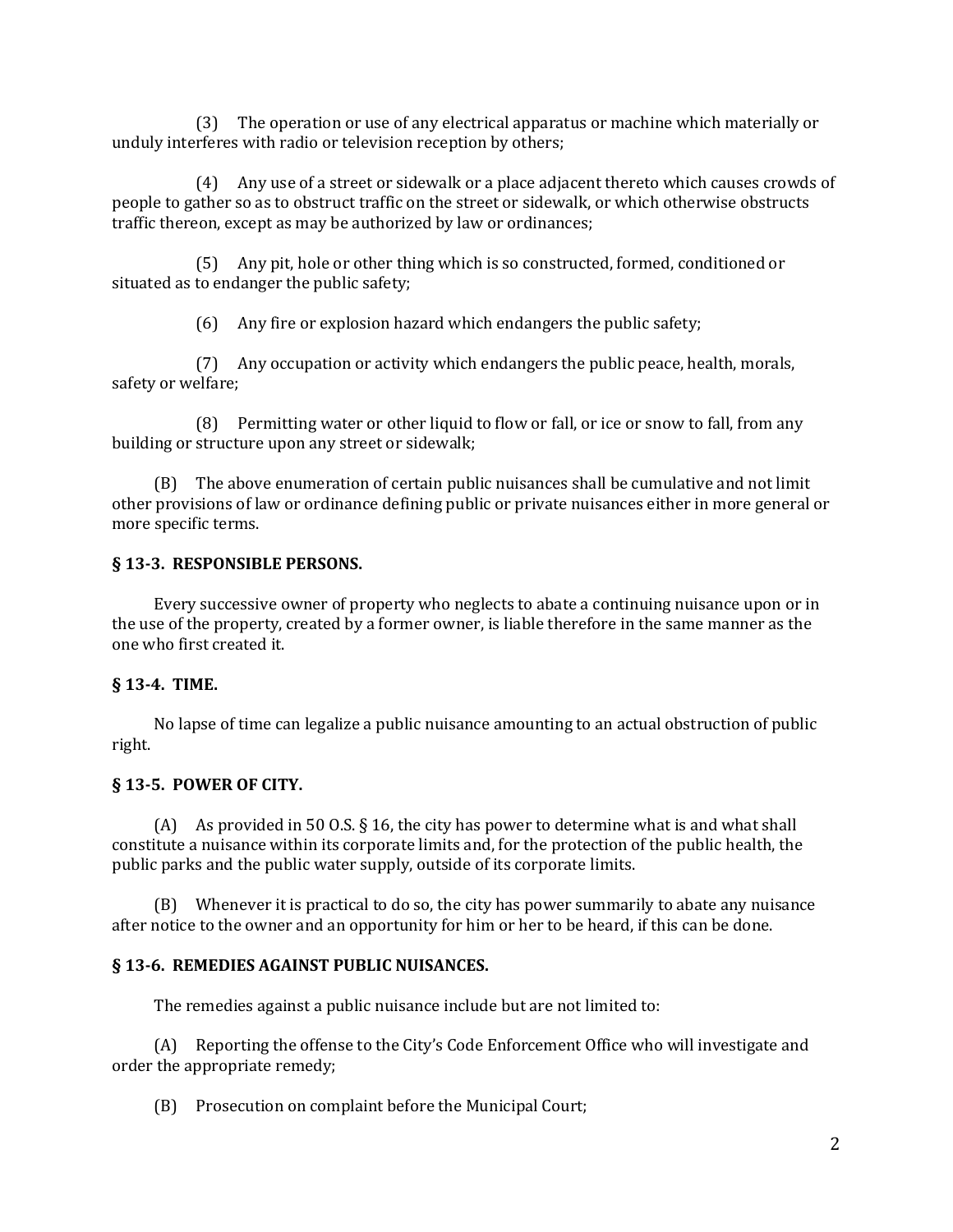- (C) Prosecution on information or indictment before another appropriate court;
- (D) Civil action; and
- (E) Abatement:
	- (1) By person injured, as provided in 50 O.S. § 12; and/or
	- (2) By the city in accordance with law or ordinance.

## **§ 13-7. REMEDIES AGAINST PRIVATE NUISANCES.**

The remedies against a private nuisance are:

- (A) Civil action; and
- (B) Abatement:
	- (1) By person injured as provided in 50 O.S. §§ 14 and 15; and
	- (2) By the city in accordance with law or ordinance.

# **§ 13-8. SUMMARY ABATEMENT.**

(A) Some nuisances are of a nature as to constitute a grave and immediate danger to the peace, health, safety, morals or welfare of one or more persons or of the public generally. It is recognized that circumstances may be such as to justify, and even to require, the City Manager or other appropriate officer or agency of the city government to take immediate and proper action summarily to abate the nuisances, or to reduce or suspend the danger until more deliberate action can be taken toward the abatement.

(B) (1) The Chief of the Fire Department, the Chief of Police, the City Attorney, or the Building Inspector or any other officer subordinate to the City Manager, may submit to the City Manager, a statement as to the existence of a nuisance as defined by the ordinances of the city or law, and a request or recommendation that it be abated.

(2) The City Manager, any Council member or any resident or residents of the city may submit a statement and request or recommendation to the City Council.

(C) (1) The Council shall determine whether or not the alleged nuisance is a nuisance in fact. For the purpose of gathering evidence on the subject, the Council shall have power to subpoena and examine witnesses, books, papers and other effects. Before proceeding to abate the nuisance or to have it abated, the Council shall give notice of a hearing on the proposed abatement to the owner of any property concerned and to any other person alleged or deemed responsible for or to be causing the nuisance, and an adequate opportunity to be heard, if the notice and opportunity for a hearing can be given.

(2) The notice to the owner and other persons concerned shall be given in writing by mail or by service by a police officer if their names and addresses are known; but, if the names or addresses are not known, and the peace, health, safety, morals or welfare of the person or persons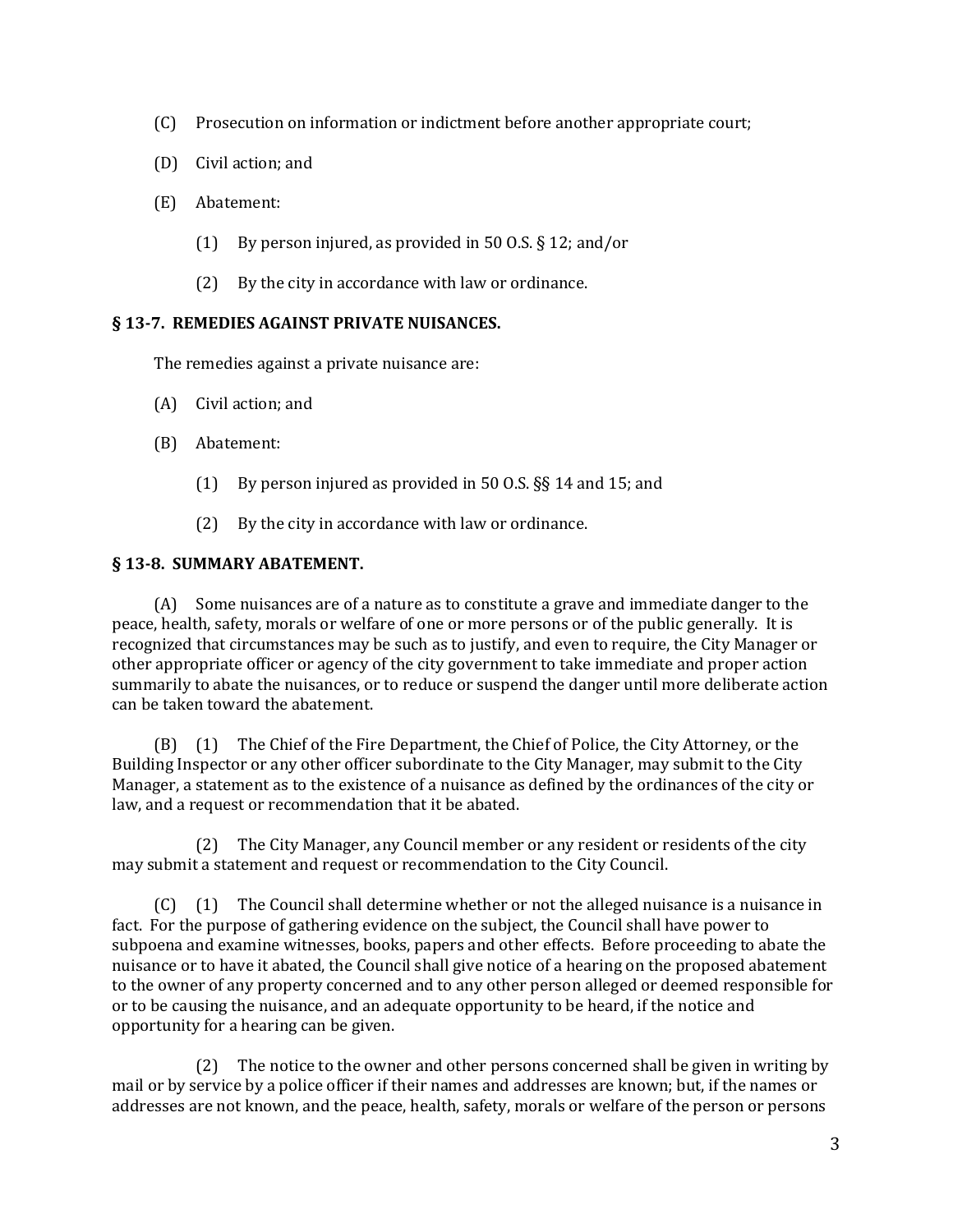or public adversely affected would not be unduly jeopardized by the necessary delay, a notice of the hearing shall be published in a paper of general circulation within the city.

(D) If the Council finds that a nuisance does in fact exist, it shall direct the owner and/or other persons responsible for or causing the nuisance to abate it within a specified time if the peace, health, safety, morals or welfare of the person or persons or public adversely affected would not be unduly jeopardized by the consequent delay. If the peace, health, safety, morals or welfare would be unduly jeopardized by the consequent delay, or if the owner or other persons responsible for or causing the nuisance do not abate it within the specified time, the Council shall direct the City Manager to abate the nuisance or to have it abated, if summary abatement is practical, as authorized by 50 O.S.  $\S$  16. The City Clerk shall send a statement of the cost of the summary abatement to the owner and/or other persons responsible for or causing the nuisance, as may be just under the circumstances, if their names and addresses are known. Until paid, the cost shall constitute a debt to the city collectible as other debts of the city may be collected.

#### **§ 13-9. ABATEMENT BY SUIT.**

In cases where it is deemed impractical summarily to abate a nuisance as provided for in this chapter, the city may bring suit in the District Court of the county where the nuisance is located, as provided in 50 O.S. § 17, and it is hereby made the duty of the City Council, by the adoption of a resolution, to direct the bringing of suit in the proper court for the abating of the nuisance.

#### **§ 13-10. VIOLATIONS.**

Any owner or person otherwise in possession or control who violates any provision of this chapter by doing any act prohibited or declared to be unlawful thereby, or declared to be a nuisance, an offense or misdemeanor thereby, or who fails to do any act required by any provision, or who fails to do any act when the provision declares the failure to be unlawful or to be an offense or misdemeanor, or who violates any legal order or regulation made pursuant to this chapter, or who maintains any nuisance as defined in this chapter, is guilty of an offense, and upon conviction thereof, shall be punished as provided in this code. Each day upon which a violation continues shall be deemed a separate offense.

## **§ 13-11. SAVINGS CLAUSE.**

If any sentence, section, article or any part of this chapter shall be deemed unconstitutional or void, such shall not affect the remaining parts of this chapter.

#### **ARTICLE 2: ACCUMULATION OF MATERIAL; TRASH**

#### **§ 13-20. DEFINITIONS.**

The following words, terms and phrases, when used in this article, shall have the meanings ascribed to them in this section, except where the context clearly indicates a different meaning:

(1) *Occupant* means the person(s) in actual or constructive possession of real property.

(2) *Owner* means the owner of record of real property as shown by the most current tax rolls of the county treasurer.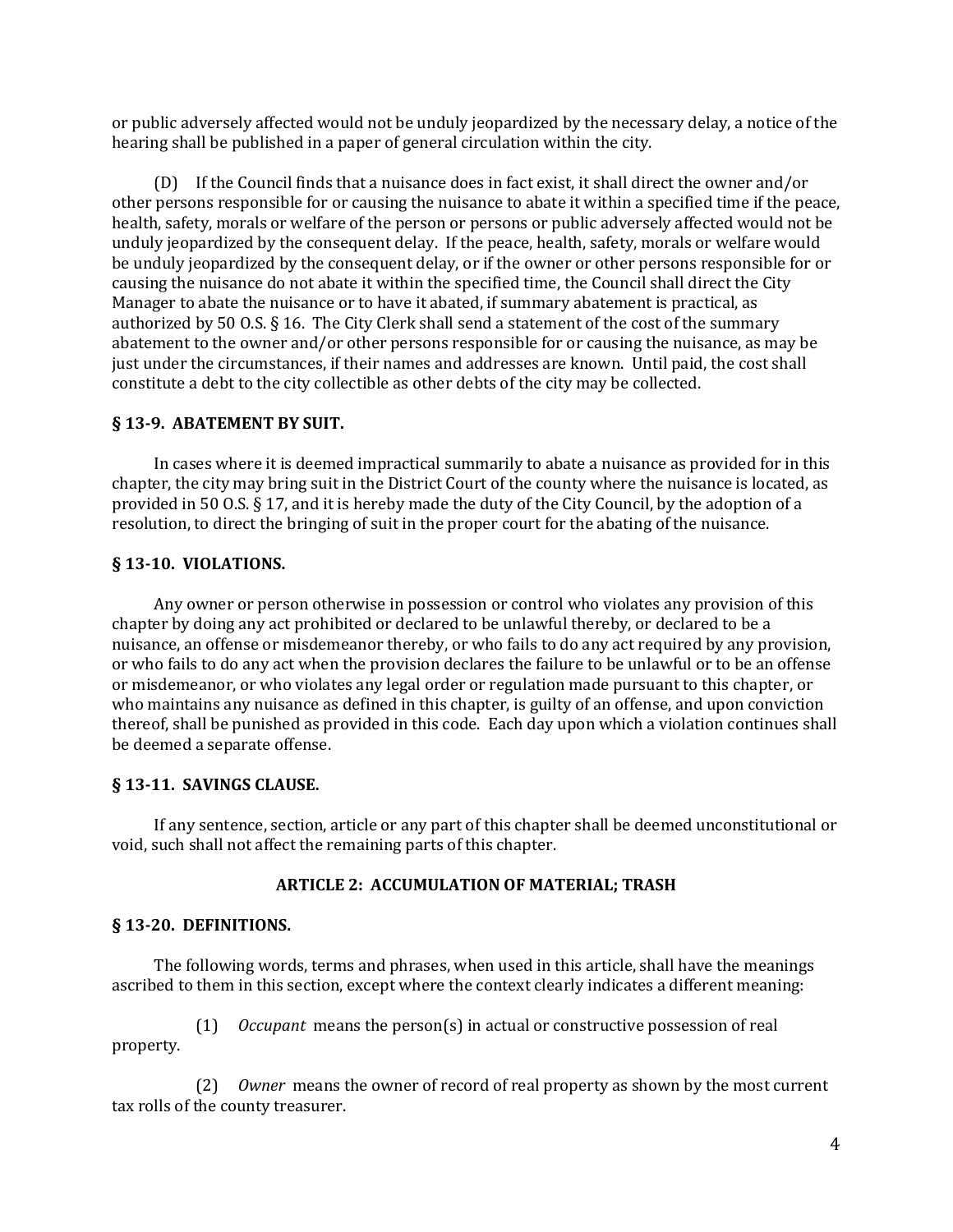(3) *Trash* means any refuse, litter, ashes, debris, paper, salvage, combustible materials, rubbish, offal or waste, lumber or other building materials, any nonfunctional equipment or tools or furniture, or matter of any kind or form which is uncared for, discarded, or abandoned.

# **§ 13-21. EXCEPTIONS.**

The following shall not be deemed accumulation of debris or trash as defined above:

(1) Lawn furniture or picnic and playground equipment in use or items customarily found in use on the premises;

(2) Materials used during construction, building, remodeling or improvement of structures on premises with a current building permit;

(3) Items placed at the side of the street for bulk waste pick-up no more than five days prior to the scheduled date of pick-up by the City's contracted waste collection company.

# **§ 13-22. NUISANCE DECLARED.**

Trash which accumulates or exists upon any lot, tract or parcel of land, or along the unpaved streets, unpaved alleys or public easements adjacent to such lot, tract or parcel of land, is hereby declared to constitute a nuisance.

# **§ 13-23. REMOVAL OF TRASH REQUIRED.**

It shall be unlawful and an offense for any owner or occupant of any lot, tract or parcel of land to allow trash to accumulate or exist upon such premises, or along the unpaved streets, unpaved alleys or public easements adjacent to such premises, and it shall be the duty of such owner or occupant to remove any and all trash on such premises.

# **§ 13-24. NOTICE AND ORDER TO REMOVE TRASH.**

(A) Whenever the City shall determine that a nuisance exists, notice shall be given to the owner of the property in person, by mail at the address shown by the current year's tax rolls in the county treasurer's office, or by posting a copy of the notice on the property, or by publication as defined in 11 O.S. § 1-102 one time not less than ten days prior to any hearing or action by the City. The notice shall order the property owner to clean the property of trash, and said notice shall further state that unless such work is performed within ten days of the date of the notice the work shall be done by the City and the full cost charged to the property owner. Notice may also be given by posting or placarding the property or by publication, as defined in 11 O.S. § 1-102.

(B) If the City anticipates summary abatement of the nuisance in accordance with the provisions of Subsection (A) of this section, the notice as defined by 11 O.S. § 22-111, shall state:

(1) that any accumulations of trash on the owner's property occurring within six months from and after the date of this notice may be summarily abated by the municipal governing body;

(2) that the costs of such abatement shall be assessed against the owner; and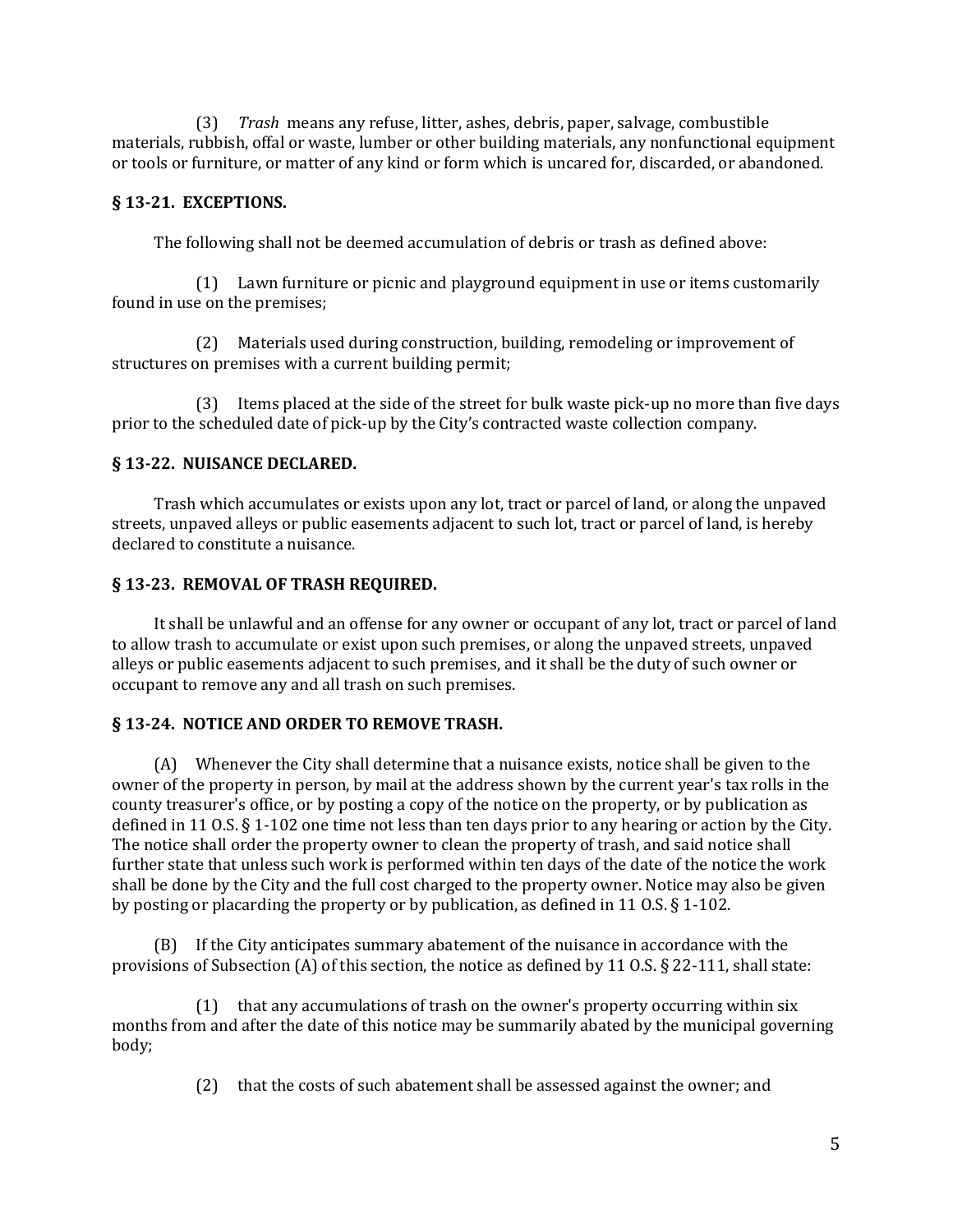(3) that a lien may be imposed on the property to secure such payment, all without further prior notice to the property owner.

#### **§ 13-25. CONSENT TO CITY ABATEMENT OF NUISANCE OR HEARING RE TRASH REMOVAL.**

(A) The owner may give written consent authorizing the City to abate the nuisance under Section 13-22 hereof. Such consent shall waive his right to a hearing under the provisions of this section.

(B) At any time within ten days from the date of the notice and order provided for in this article, the owner may request, in writing to the City Manager, a hearing to be conducted for the purpose of contesting the determination that a nuisance exists upon his property. The City Manager shall conduct such hearing as soon as may be practicable but not earlier than five days after receipt of the owner's request for such hearing, and not later than 15 days after such receipt.

(C) At such hearing, the owner shall have the right to be represented by counsel; to present testimony, other evidence and arguments; and to cross examine witnesses. All testimony shall be taken under oath. If the City Manager, after such hearing, shall determine that the trash accumulated or existing upon the property in question constitutes a nuisance detrimental to health or constitutes a fire or traffic hazard or blighting effect on the neighborhood and shall determine that the person or persons requesting such hearing are owners of the property upon which such nuisance is located, the City Manager shall file in writing his findings in fact, and his order that such nuisance be abated within ten days and shall cause such findings and order to be served upon such owner at the conclusion of the hearing.

## **§ 13-26. APPEALS FROM ORDERS OF CITY MANAGER; HEARING.**

An appeal from a final order of the City Manager made pursuant to the provisions of this article may be had by any person aggrieved thereby by filing with the City Clerk, within ten days from the date of the City Manager's final order, a written notice of appeal. The City Clerk shall set the matter for a hearing before the City Council and shall notify the appellant by registered mail of the time and date when the matter will be heard. Upon the filing of the notice of appeal, the City Manager shall transmit to the City Clerk all records and orders pertaining to the case. The City Council, after hearing the matter in a summary manner, may sustain, reverse, or modify the order of the City Manager.

#### **§ 13-27. ABATEMENT BY CITY--GENERALLY.**

(A) In the event that no hearing shall have been requested as provided for in this article or the City Manager or City Council, after such hearing, shall have ordered such nuisance to be abated as aforesaid and such nuisance shall not have been abated within the respective period specified, then the City may cause such nuisance to be abated forthwith by removing same, in as many instances as may be necessary for continued abatement of the nuisance, and may cause a complaint to be filed against such owner in the Municipal Court for violation of provisions of this article, or both.

(B) To effect abatement, the City may cause the nuisance to be abated by employees for the City or, in the alternative, may prepare appropriate specifications, advertise for bids and award a contract for such abatement to the lowest and best bidder. The cost of abating any such nuisance, in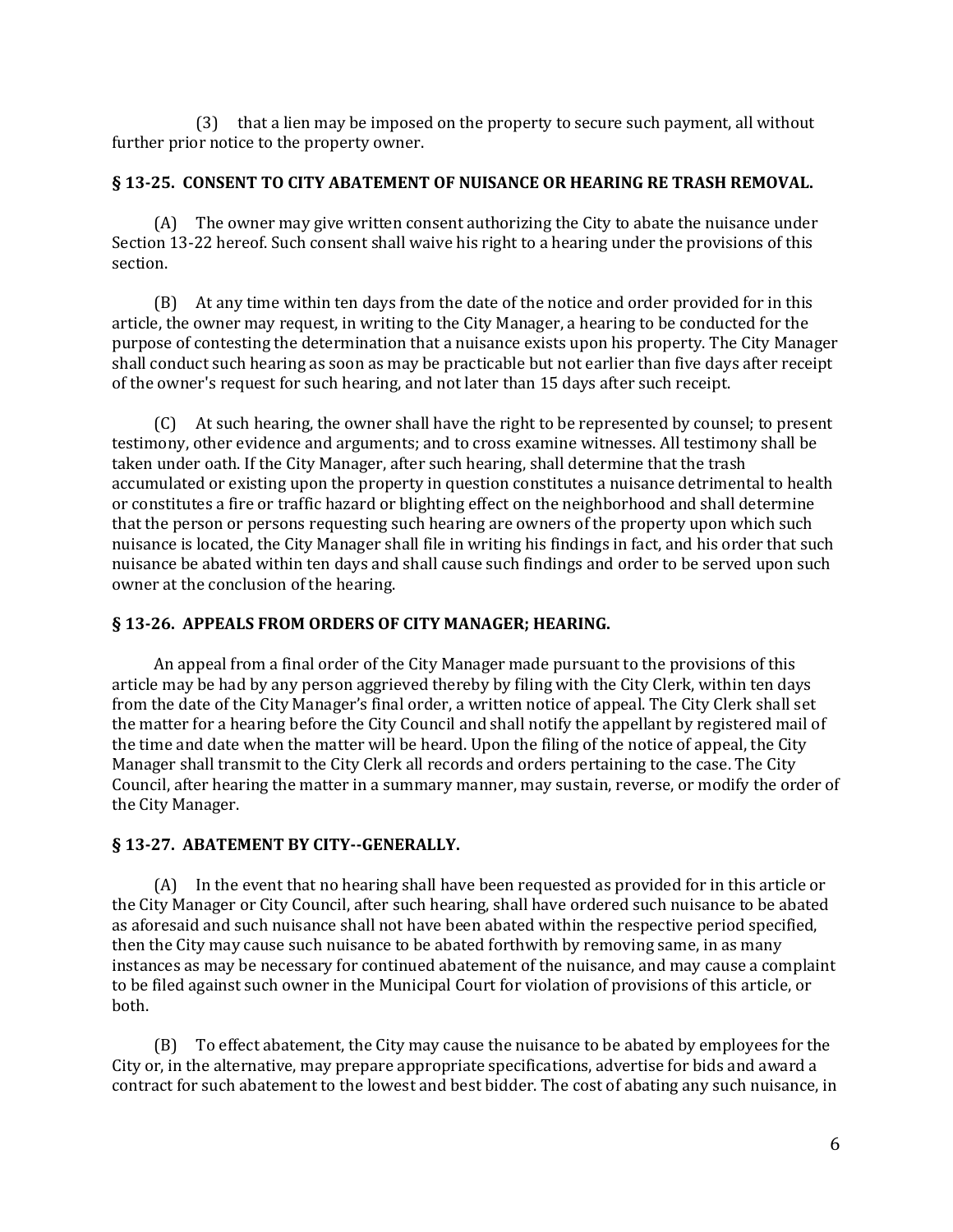each and every instance where abated, shall be borne by the property owner and shall be assessed as hereinafter provided.

(C) If the City causes property within the municipal limits to be cleaned of trash, any subsequent accumulations of trash on the property occurring within a six-month period may be declared to be a nuisance and may be summarily abated without further notice to the property owner. At the time of each such summary abatement the City Manager or his/her designee shall notify the property owner of the abatement and the costs thereof.

# **§ 13-28. COLLECTION OF CITY'S COSTS.**

(A) When the owner of the property upon which the nuisance is located has failed or refused to abate said nuisance the City shall cause said nuisance to be abated and the actual and necessary costs required to be expended by the City together with such administrative expense for mailing of notices, etc., said administrative expenses not to exceed the amount established in the Fee Schedule, and the total of said costs, shall be certified to the office of the City Clerk, who shall be responsible for billing all of said costs to the property owner.

(B) The City Clerk or his/her designee shall forward by mail to the property owner at the address specified in Section 13-24 of this article a statement setting forth the total costs for removal of trash and demanding payment.

(C) If payment is not made within 30 days from the date of the mailing of the statement, the City Clerk shall forward a certified statement of the amount of the costs to the county treasurer of the county in which the property is located and such costs shall be a lien against the property, until paid, and shall be collected in the same manner as ad valorem taxes against the property, and when collected shall be paid to the City.

(D) Until fully paid, the cost and the interest thereon shall be the personal obligation of the property owner from and after the date the cost is certified to the county treasurer.

# **ARTICLE 3: WEEDS AND NOXIOUS PLANTS**

# **§ 13-30. CERTAIN NUISANCES DEFINED – WEEDS, NOXIOUS PLANTS AND THICKETS.**

For the purpose of this article, the following definitions shall apply unless the context clearly indicates or requires a different meaning.

(1) *Owner* means the owner of record as shown by the current year's tax rolls in the county treasurer's office and/or any person, firm, or corporation having a legal or equitable interest in the property, including an officer, guardian, executor, administrator, mortgagee in possession, managing or leasing agent of such person, firm, or corporation.

(2) We*eds* means all vegetation at any state of maturity which:

(a) exceeds 8 inches in height, except healthy trees, shrubs, or produce for human consumption grown in a tended and cultivated garden unless such trees and shrubbery, by their density or location, constitute a detriment to the health, benefit and welfare of the public and community or a hazard to traffic or create a fire hazard to the property or otherwise interfere with the mowing of said weeds;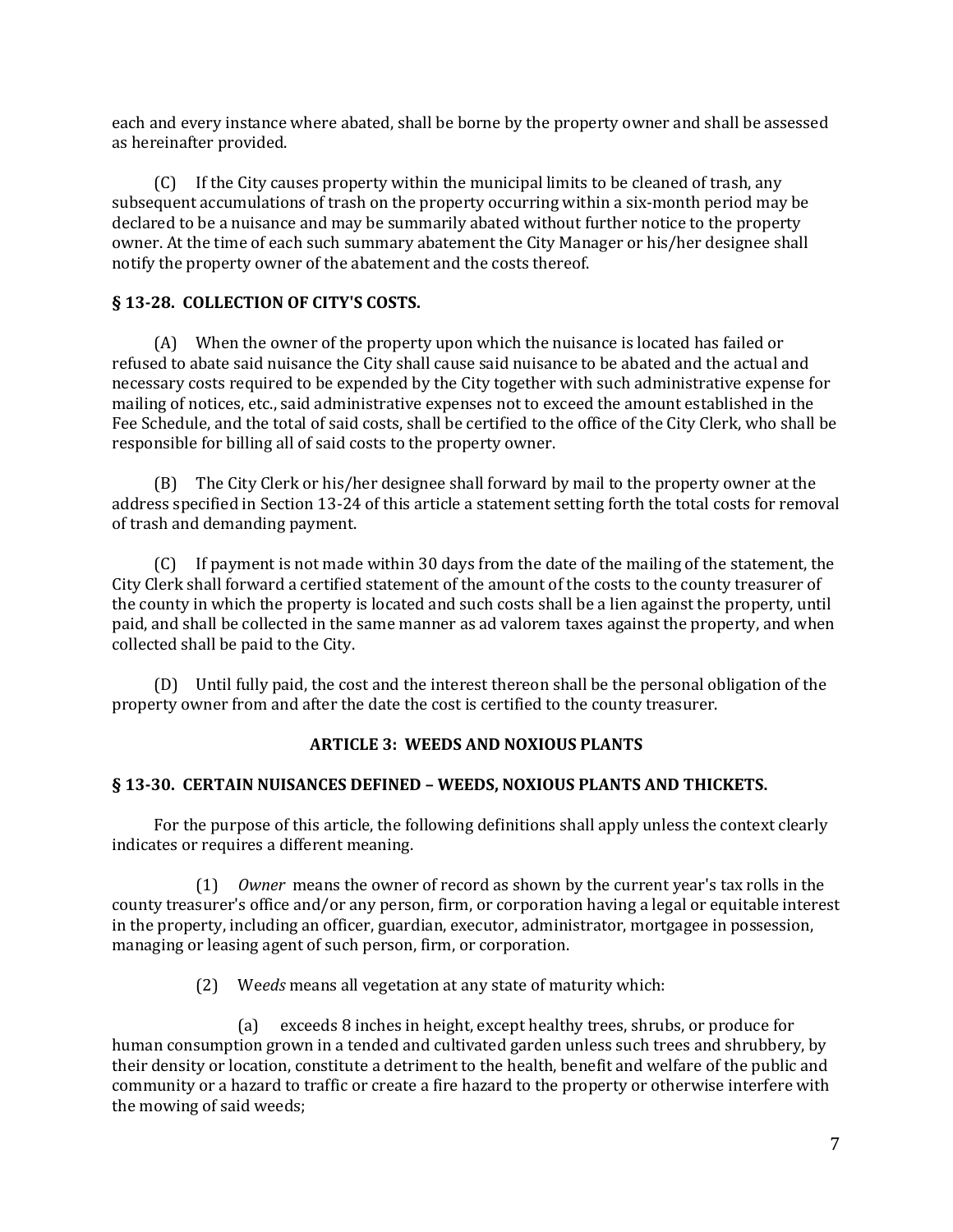(b) regardless of height, harbors, conceals, or invites deposits or accumulation of refuse or trash;

- (c) harbors rodents or vermin;
- (d) gives off noxious odors;
- (e) constitutes a fire or traffic hazard; or
- (f) is dead or diseased.

"Weeds" does not include tended crops on land zoned for agricultural use which are planted more than 150 feet from a parcel zoned for other than agricultural use.

(3) *Noxious plants* means poison ivy, poison oak and poison sumac, at any height or stage of maturity.

(4) *Thicket* means a dense or tangled growth of small trees, bushes, brush or undergrowth.

#### **§ 13-31. NUISANCE DECLARED.**

(A) In addition to other public nuisances declared by other sections of this code or law, the following are hereby declared to be public nuisances:

(1) Weeds, noxious plants, or thickets which are allowed to stand at any season of the year upon any lot, tract or parcel of land, or along the sidewalk, street, or unpaved alley adjacent to such lot, tract or parcel of land, are hereby declared to constitute a nuisance; provided that this article shall not apply to land zoned or used for agricultural use which is more than 150 feet distant from any occupied commercial or residential subdivision lot, tract or parcel of land.

(2) All wells, pools, cisterns, bodies or containers of water in which mosquitoes breed or are likely to breed, or which are so constructed, formed, conditioned or situated as to endanger the public safety;

(3) Carcasses, accumulations of manure, refuse or other things, which are, or are likely to be, breeding places for flies, mosquitoes, vermin or disease germs and the premises on which such exist;

## **§ 13-32. REMOVAL REQUIRED.**

It shall be unlawful for any owner or person otherwise in possession or control of any lot, tract or parcel of land, except as hereinbefore provided, to allow weeds, noxious plants, or thickets to grow or stand upon such premises, or along the sidewalk, curb, street, or alley adjacent to such premises, and it shall be the duty of such owner to cut, remove or destroy any and all such weeds, noxious plants or thickets on such premises.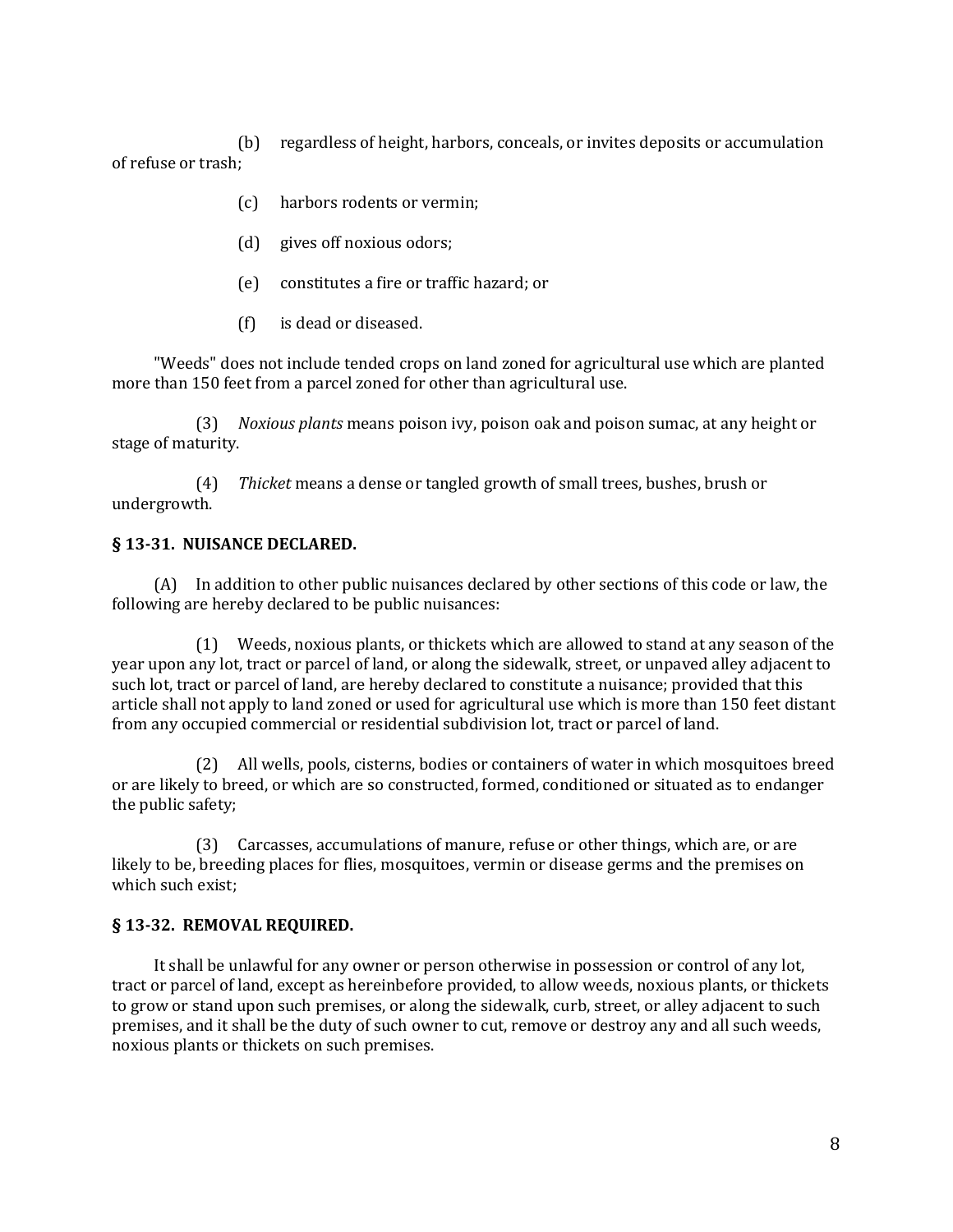#### **§ 13-33. NOTICE AND ORDER TO CUT, REMOVE OR DESTROY.**

(A) Whenever the City shall determine that a nuisance exists, notice shall be given to the owner of the property by mail at the address shown by the current year's tax rolls in the county treasurer's office before the City holds a hearing or takes action. The notice shall order the property owner to cut or mow the vegetation on the property, and said notice shall further state that unless such work is performed within ten days of the date of the notice the work shall be done by the City and the full cost charged to the property owner. At the time of mailing of notice to the property owner, the City shall obtain a receipt of mailing from the postal service, which receipt shall indicate the date of mailing and the name and address of the mailee. Notice may also be given by posting or placarding the property or by publication, as defined in 11 O.S. § 1-102.

(B) If the City anticipates summary abatement of the nuisance in accordance with the provisions of Section 13-31, the notice as defined by 11 O.S. § 22-111, shall state:

(1) that any accumulations of weeds, noxious plants or thickets, or any combination thereof, on the owner's property occurring within six months from and after the date of this notice may be summarily abated by the municipal governing body;

(2) that the costs of such abatement shall be assessed against the owner; and

(3) that a lien may be imposed on the property to secure such payment, all without further prior notice to the property owner.

## **§ 13-34. CONSENT TO CITY ABATEMENT OR HEARING RE CLEARING OF WEEDS, NOXIOUS PLANTS OR THICKETS.**

(A) The owner may give written consent authorizing the City to abate the nuisance under Section 13-36 hereof. Such consent shall waive his right to a hearing under the provisions of this section.

(B) At any time within ten days from the date of the notice and order provided for in this article, the owner may request, in writing to the City Manager, a hearing to be conducted for the purpose of contesting the determination that a nuisance exists upon his property. The City Manager shall conduct such hearing as soon as may be practicable but not earlier than five days after receipt of the owner's request for such hearing, and not later than 15 days after such receipt.

(C) At such hearing, the owner shall have the right to be represented by counsel, to present testimony or evidence and arguments, and to cross examine witnesses. All testimony shall be taken under oath. If the City Manager, after such hearing, shall determine that weeds, noxious plants, or thickets constitute a nuisance detrimental to health or a fire or traffic hazard on such property, and shall determine that the person or persons requesting such hearing are owners of the property upon which such nuisance is located, the City Manager shall file in writing his findings of fact, and his order that such nuisance be abated within ten days, and shall cause such findings and order to be served upon such owner at the conclusion of the hearing.

## **§ 13-35. APPEALS FROM ORDERS OF CITY MANAGER; HEARING.**

An appeal from a final order of the City Manager made pursuant to the provisions of this article may be had by any person aggrieved thereby by filing with the City Clerk, within ten days from the date of the City Manager's final order, a written notice of appeal. The City Clerk shall set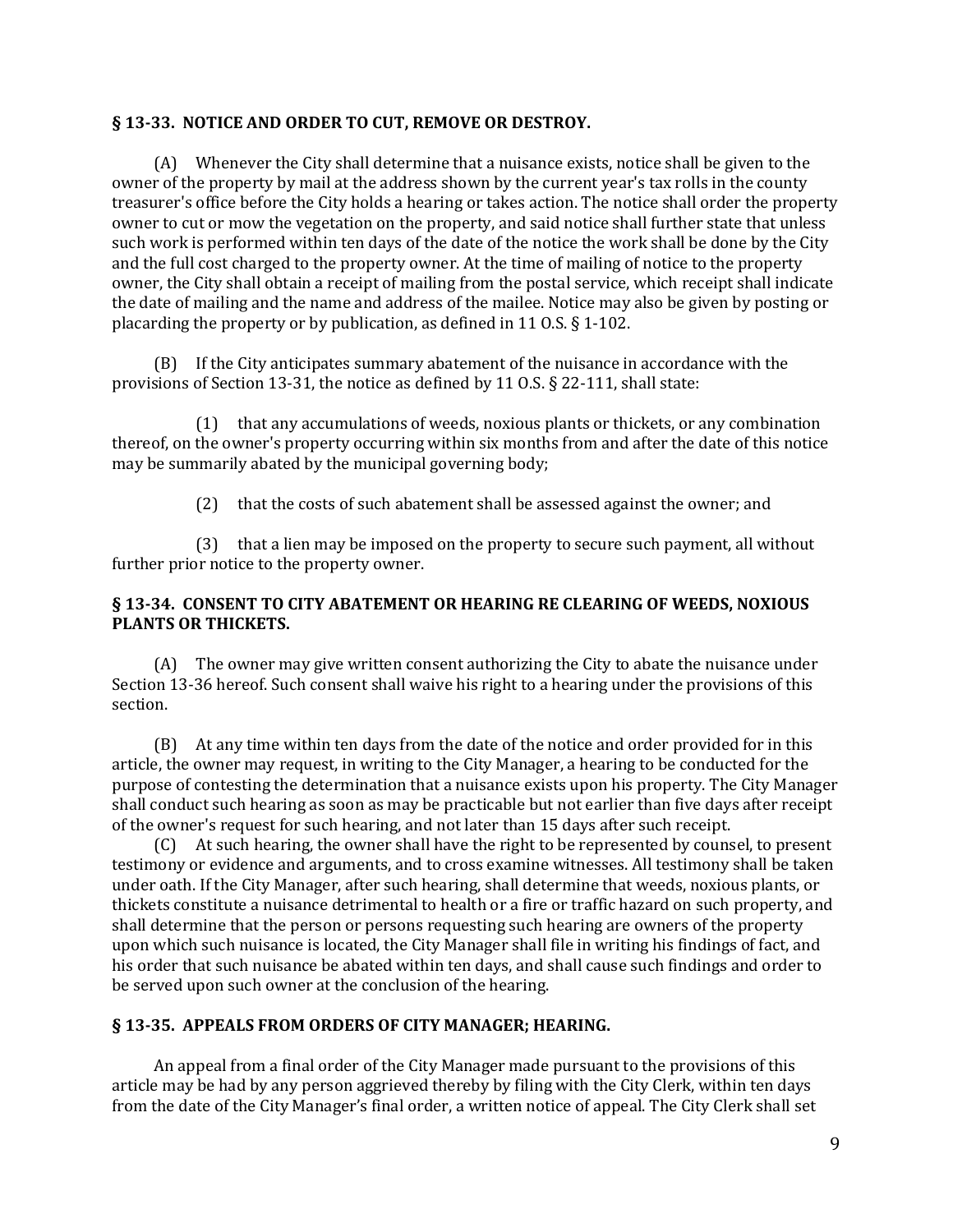the matter for a hearing before the City Council and shall notify the appellant by registered mail of the time and date when the matter will be heard. Upon the filing of the notice of appeal, the City Manager shall transmit to the City Clerk all records and orders pertaining to the case. The City Council, after hearing the matter in a summary manner, may sustain, reverse, or modify the order of the City Manager.

# **§ 13-36. ABATEMENT BY CITY--GENERALLY.**

(A) In the event that no hearing shall have been requested as provided for in this article or the City Manager or City Council, after such hearing, shall have ordered such nuisance to be abated and such nuisance shall not have been abated within the respective period specified, then the City Manager may cause such nuisance to be abated forthwith by removing same, in as many instances as may be necessary for continued abatement of the nuisance, and may cause a complaint to be filed against such owner in the Municipal Court for violation of provisions of this article, or both.

(B) To effect abatement, the City may cause the nuisance to be abated by employees for the City or, in the alternative, may prepare appropriate specifications, advertise for bids and award a contract for such abatement to the lowest and best bidder. The cost of abating any such nuisance, in each and every instance where abated, shall be borne by the property owner and shall be assessed as hereinafter provided.

(C) If the City causes property within the municipal limits to be cleared of weeds, noxious plants or thickets, any subsequent accumulations of the same on the property occurring within a six-month period may be declared to be a nuisance and may be summarily abated without further notice to the property owner. At the time of each such summary abatement the City Manager or his/her designee shall notify the property owner of the abatement and the costs thereof.

# **§ 13-37. COLLECTION OF CITY'S COSTS.**

(A) When the owner of the property upon which the nuisance is located has failed or refused to abate said nuisance the City shall cause said nuisance to be abated and the actual and necessary cost required to be expended by the City together with such administrative expense for mailing of notices, etc., said administrative expenses not to exceed the amount established in the Fee Schedule, and the total of said costs shall be certified to the office of the City Clerk, who shall be responsible for billing all of said costs to the property owner.

(B) The City Clerk shall forward by mail to the property owner at the address specified in Section 13-33(A) of this article a statement setting forth the total costs for clearing weeds, noxious plants or thickets, and demanding payment.

(C) If payment is not made within 30 days from the date of the mailing of the statement, the City Clerk shall forward a certified statement of the amount of the costs to the county treasurer of the county in which the property is located and such costs shall be a lien against the property, until paid, and shall be collected in the same manner as ad valorem taxes against the property, and when collected shall be paid to the City.

(D) Until fully paid, the cost and the interest thereon shall be the personal obligation of the property owner from and after the date the cost is certified to the county treasurer.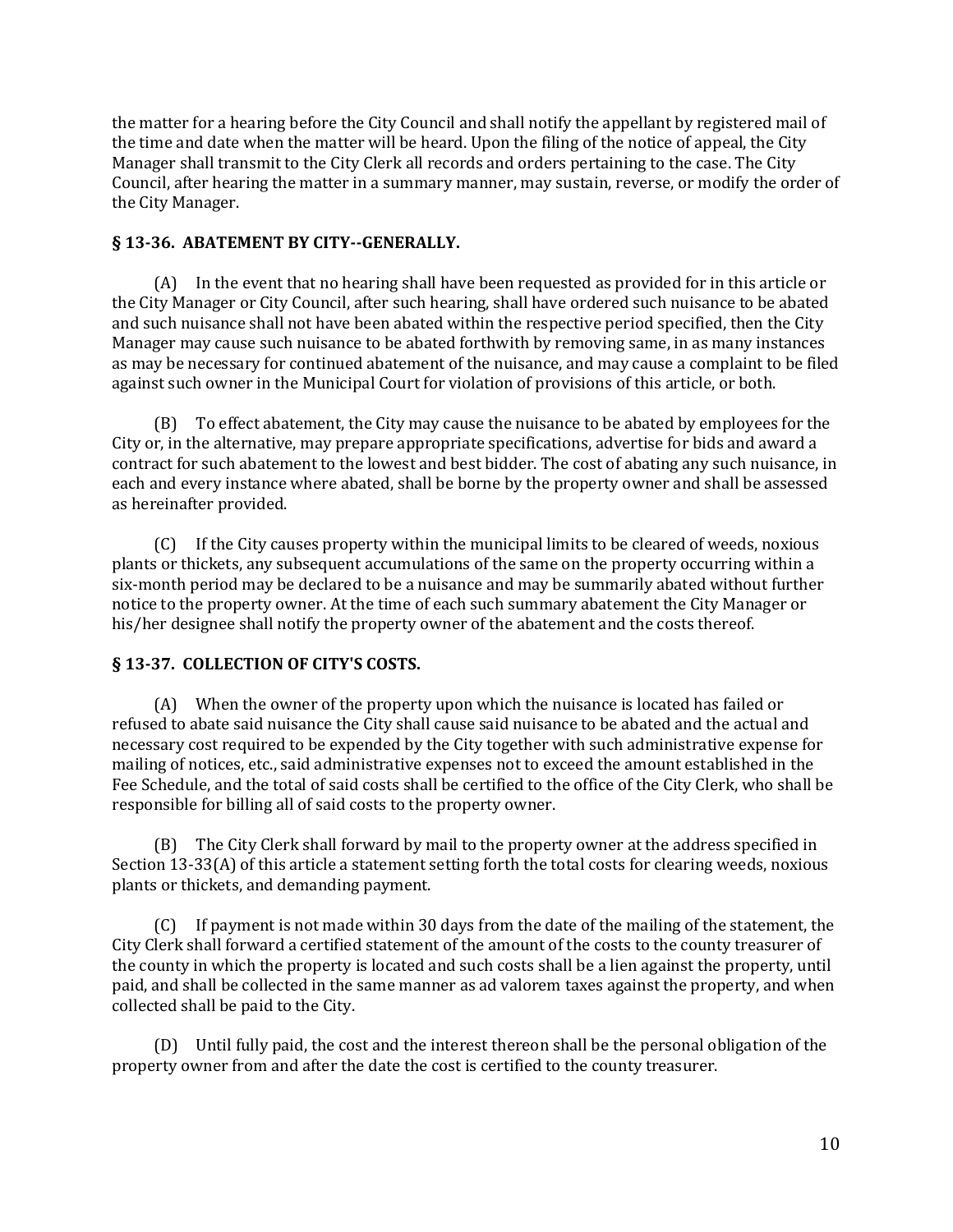#### **§ 13-38. APPLICABILITY.**

The provisions of this article shall not apply to any property zoned and used for agricultural purposes. However, a municipal government body may cause the removal of weeds or trash from property zoned and used for agricultural purposes pursuant to the provisions of this section, but only if such weeds or trash pose a hazard to traffic and are located in, or within ten yards of, the public right-of-way at intersections.

#### **ARTICLE 4: ABANDONED, WRECKED, ETC., VEHICLES**

#### **§ 13-40. CERTAIN NUISANCES DEFINED – ABANDONED, WRECKED, ETC., VEHICLES.**

For the purpose of this article, the following definitions shall apply unless the context clearly indicates or requires a different meaning.

(1) *Abandoned vehicle* means any vehicle stored, parked or kept and not in actual use as means of transportation or having a valid registration tag.

(2) *Disabled vehicle* means any vehicle with a current tag and current insurance that is temporarily disabled because of a mechanical malfunction.

(3) *Junk vehicle* means any vehicle, as defined herein, which is wrecked, dismantled, partially dismantled, inoperative, deteriorated, decayed, lacks necessary repairs or maintenance, bearing no State license plate or bearing a registration tag that is more than three months out of date, or discarded.

(4) *Owner* means any person, firm, or corporation having a legal or equitable interest in the property, including an officer, guardian, executor, administrator, mortgagee in possession, managing or leasing agent of such person, firm, or corporation.

(5) *Private property* means any real property which is not public property.

(6) *Property* means any real property within the city which is not a street or highway.

(7) *Public property* means any street, roadway, sidewalk, alley way, parking or any other property dedicated to the public use and over which the Federal, State or municipal government or any political subdivision thereof exercises ownership, control or dominion.

(8) *Vehicle* means a device in, upon, or by which any person or property is or may be transported or drawn upon a highway; the term shall include, but not be limited to, automobiles, buses, motorbikes, motorcycles, motor scooters, trucks, tractors, go-carts, golf carts, boats, trailers, railroad cars, campers and camper trailers.

## **§ 13-41. PROHIBITED; NUISANCE DECLARED.**

(A) It shall be unlawful and an offense for any person, firm, partnership or corporation to store, park, leave or permit the parking, storing or leaving of any vehicle of any kind which is in an abandoned or junk condition whether attended or not, upon any public or private property within the corporate limits of the city for a period of time in excess of five consecutive calendar days. The presence of an abandoned or junked vehicle or parts thereof on private or public property is hereby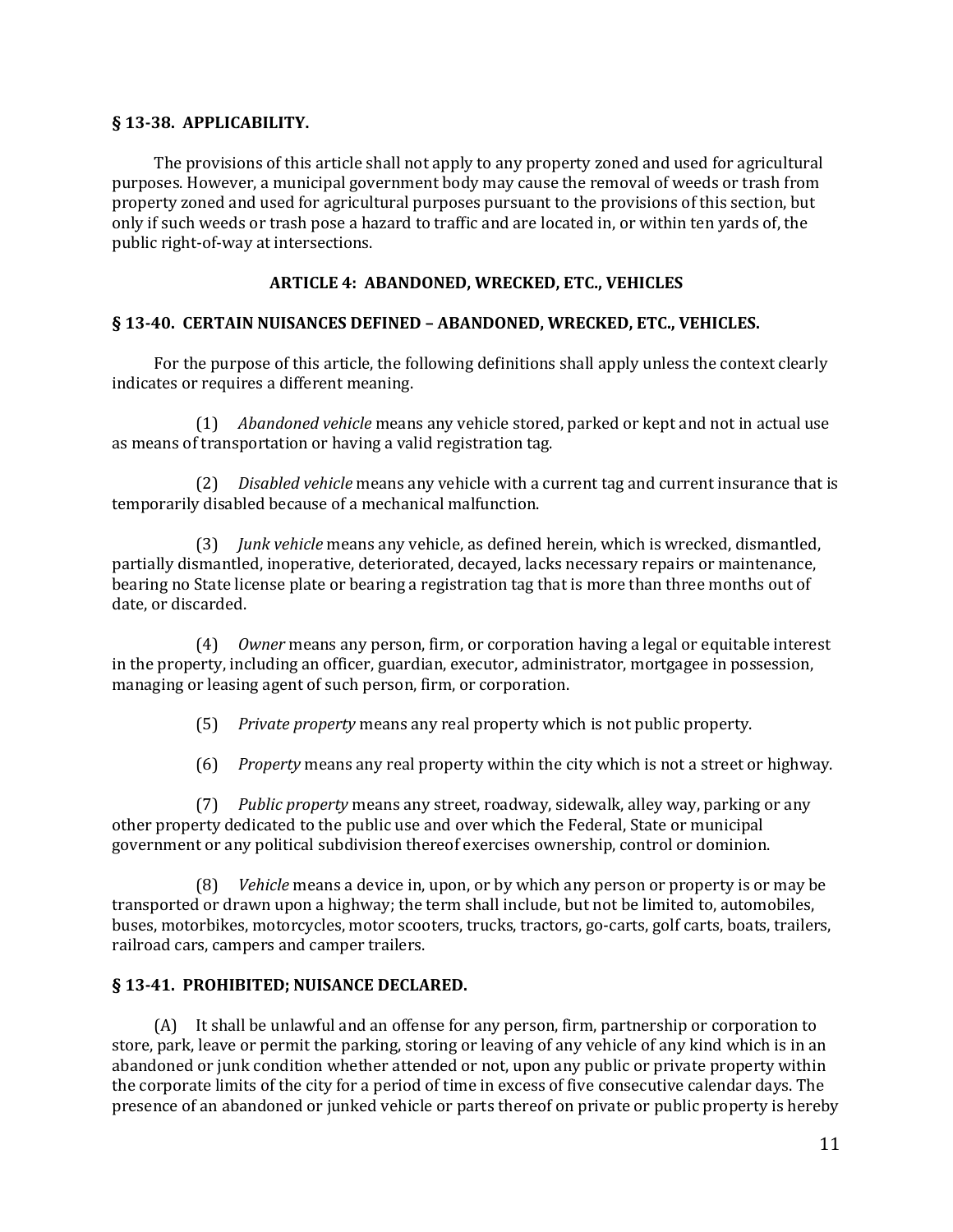declared a public nuisance which may be abated as such in accordance with the provisions of this article.

(B) The provisions of Subsection (A) shall not apply to the following:

(1) any vehicle enclosed within a building on private property with doors that can be closed;

(2) any legal vehicle that is temporarily disabled and that the owner/operator has a City permit allowing vehicle repairs within an area not zoned for that use;

(3) a maximum of 12 vehicles in a commercial zone so screened behind a privacy fence that they cannot be seen by a person standing at ground level adjacent to the property providing no public health or safety hazards exist.

# **§ 13-42. NOTICE TO REMOVE.**

(A) The City Manager, or designee, shall give notice of removal to the owner of the private property where a nuisance as defined by this article is located. At least ten days notice shall be given to the owner of the property by mail at the address shown by the current year's tax rolls in the county treasurer's office before the City takes action. It shall constitute sufficient notice, when at the time of mailing of the notice to the property owner, the City shall obtain a receipt of mailing from the postal service, which receipt shall indicate the date of mailing and the name and address of the mailee. Notice may also be given by posting or placarding the property upon which the vehicle is located or by publication, as defined in 11 O.S. § 1-102.

(B) The notice shall order the property owner to abate the nuisance and shall further state that unless such abatement is performed within ten days of the date of the notice, the nuisance may be abated by the City.

## **§ 13-43. RESPONSIBILITY FOR REMOVAL.**

(A) Upon proper notice and opportunity to be heard, the owner of the private property on which the abandoned or junked vehicle is located, shall be responsible for its removal. In the event of removal and disposition by the City or its designee, the owner of the private property where the vehicle is located shall be liable for the expenses incurred.

(B) The City Manager or his or her designee is hereby authorized to remove or have removed any vehicle left at any place within the city which has been determined to be in violation of this section or abandoned, stolen or unclaimed. The vehicle shall be impounded until lawfully claimed or disposed of in accordance with applicable ordinances.

(C) The owner of any vehicle so removed may regain possession thereof by making application to the City of Guthrie within 30 days after its removal, verifying ownership and current registration. The owner shall reimburse the City for all towing and storage costs which shall have accrued to such vehicle prior to regaining possession. If the vehicle is not reclaimed within 30 days, it may be sold without further notice.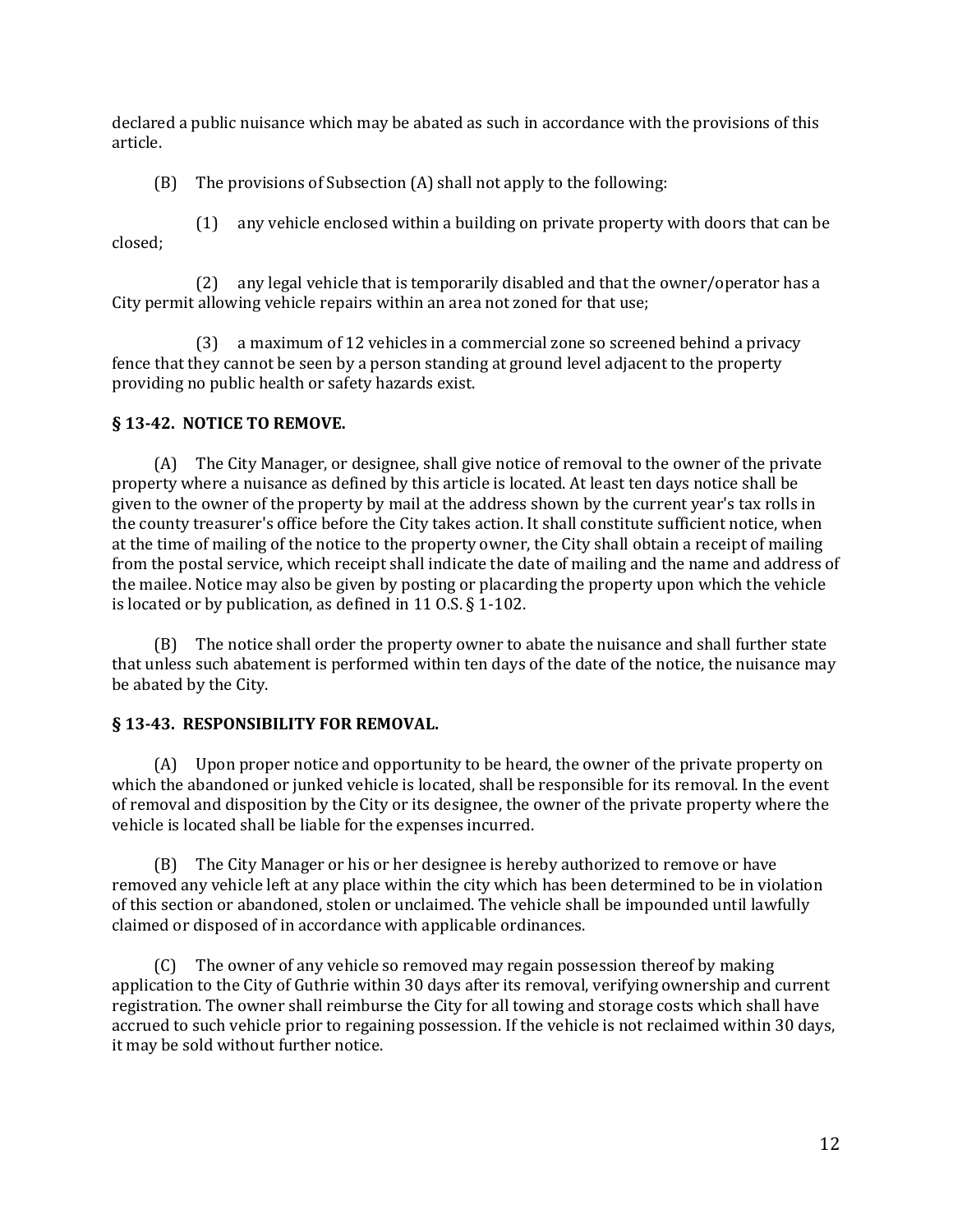#### **§ 13-44. CONSENT TO CITY ABATEMENT OR HEARING RE ABANDONED, WRECKED, ETC., VEHICLES.**

(A) The owner may give written consent authorizing the City to abate the nuisance under Section 13-46 hereof. Such consent shall waive his right to a hearing under the provisions of this section.

(B) At any time within ten days from the date of the notice and order provided for in this article, the owner may request, in writing to the City Manager, a hearing to be conducted for the purpose of contesting the determination that a nuisance exists upon his property. The City Manager shall conduct such hearing as soon as may be practicable but not earlier than five days after receipt of the owner's request for such hearing, and not later than 15 days after such receipt.

(C) At such hearing, the owner shall have the right to be represented by counsel, to present testimony or evidence and arguments, and to cross examine witnesses. All testimony shall be taken under oath. If the City Manager, after such hearing, shall determine that the inoperative or junked vehicle constitutes a growing blight or a substantial detriment to health and safety of the residents of our community, and shall determine that the person or persons requesting such hearing are owners of the property upon which such nuisance is located, the City Manager shall file in writing his findings of fact, and his order that such nuisance be abated within ten days, and shall cause such findings and order to be served upon such owner at the conclusion of the hearing.

## **§ 13-45. APPEALS FROM ORDERS OF CITY MANAGER; HEARING.**

An appeal from a final order of the City Manager made pursuant to the provisions of this article may be had by any person aggrieved thereby by filing with the City Clerk, within ten days from the date of the City Manager's final order, a written notice of appeal. The City Clerk shall set the matter for a hearing before the City Council and shall notify the appellant by registered mail of the time and date when the matter will be heard. Upon the filing of the notice of appeal, the City Manager shall transmit to the City Clerk all records and orders pertaining to the case. The City Council, after hearing the matter in a summary manner, may sustain, reverse, or modify the order of the City Manager.

#### **§ 13-46. ABATEMENT BY CITY - GENERALLY.**

(A) In the event that no hearing shall have been requested as provided for in this article or the City Manager or City Council, after such hearing, shall have ordered such nuisance to be abated and such nuisance shall not have been abated within the period specified, then the City shall have the right to take possession of the inoperative or junked vehicle and remove it from the premises and may cause a complaint to be filed against such owner in the Municipal Court for violation of provisions of this article, or both.

(B) To effect abatement, the City may cause the nuisance to be abated by employees for the City or, in the alternative, may prepare appropriate specifications, advertise for bids and award a contract for such abatement to the lowest and best bidder. The cost of abating any such nuisance, in each and every instance where abated, shall be borne by the property owner and shall be assessed as hereinafter provided. It shall be unlawful for any person to interfere, hinder, or to refuse to allow such person or persons to enter upon private property for the purpose of removing a vehicle under the provisions of this article.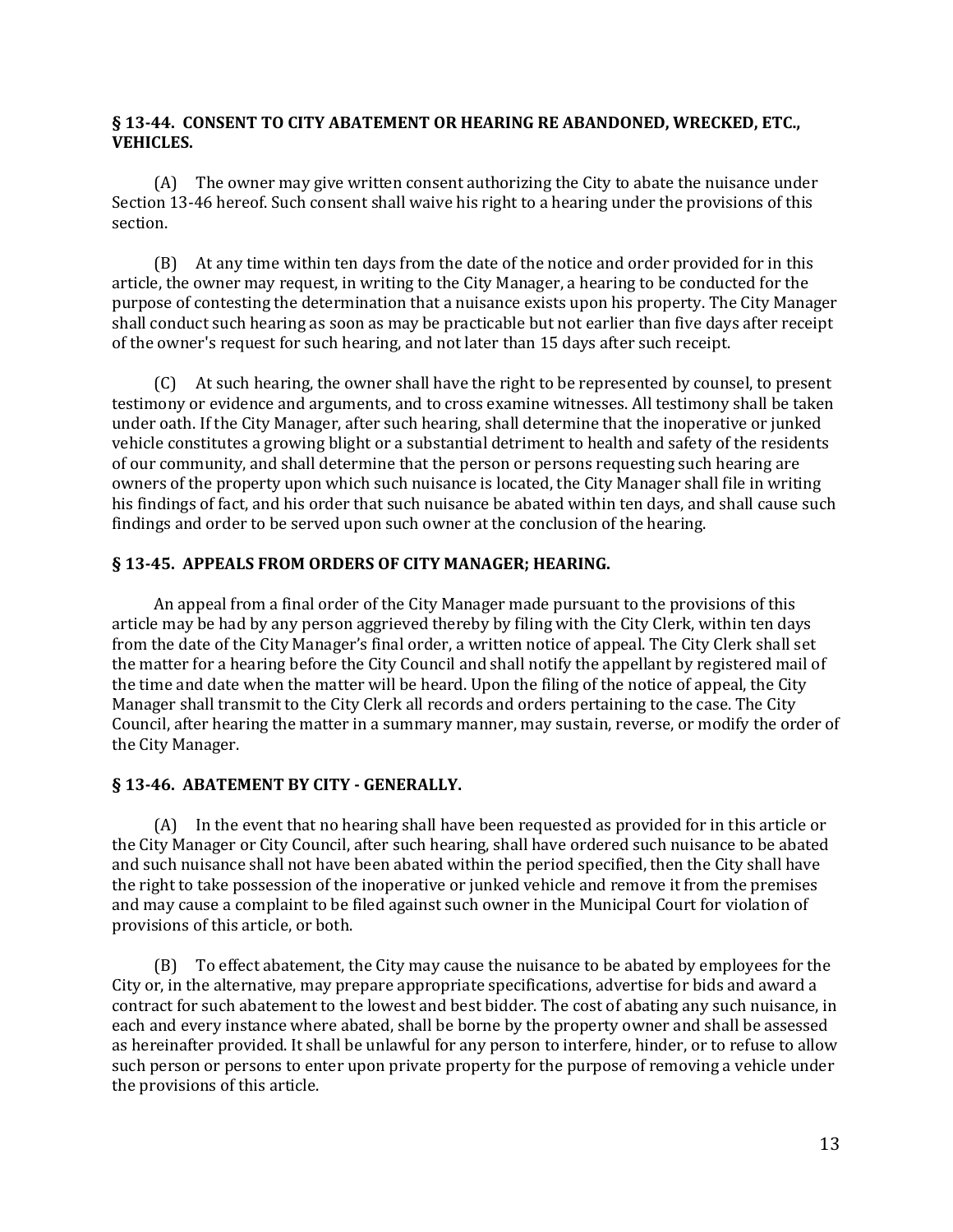(C) If the City causes the removal of abandoned, wrecked, etc., vehicles, any subsequent accumulations of the same on the property occurring within a six-month period may be declared to be a nuisance and may be summarily abated without further notice to the property owner. At the time of each such summary abatement the City Manager or his/her designee shall notify the property owner of the abatement and the costs thereof.

## **§ 13-47. COLLECTION OF CITY'S COSTS.**

(A) When the owner of the property upon which the nuisance is located has failed or refused to abate said nuisance the City shall cause said nuisance to be abated and the actual and necessary cost required to be expended by the City together with such administrative expense for mailing of notices, etc., said administrative expenses not to exceed the amount established in the Fee Schedule, and the total of said costs shall be certified to the office of the City Clerk, who shall be responsible for billing all of said costs to the property owner.

(B) The City Clerk shall forward by mail to the property owner at the address specified in Section 13-42 of this article a statement setting forth the total costs for removing junked vehicles, and demanding payment.

(C) Upon the failure of the owner or occupant of property from which abandoned vehicles have been removed by the City to pay within 30 days the unrecovered expense incurred by the City in such removal, the amount may be added to the municipal utility bills of the private property from which removed and recovered in the same manner as such bills.

(D) If the private property is not served by municipal utilities or if collection efforts are not successful, the cost may be certified by the City Clerk to the county treasurer of the county in which the property is located who shall add the same to the ad valorem taxes assessed against the property, until paid, and such costs shall be collected in the same manner as ad valorem taxes assessed against the property, and when collected shall be paid to the City.

(E) Until fully paid, the cost and the interest thereon shall be the personal obligation of the property owner from and after the date the cost is certified to the county treasurer.

## **ARTICLE 5: MAINTENANCE OF RESIDENTIAL AND COMMERCIAL PREMISES**

#### **§ 13-50. CERTAIN NUISANCES DEFINED – MAINTENANCE OF RESIDENTIAL AND COMMERCIAL PREMISES.**

For the purpose of this article, the following definitions shall apply unless the context clearly indicates or requires a different meaning.

(1) *Basement* means that portion of a building which is partly or completely below grade.

(2) *Blight* means a deteriorated condition.

(3) *Dwelling* or *Building* means any structure which contains one or more rooms arranged for and with facilities for human occupancy.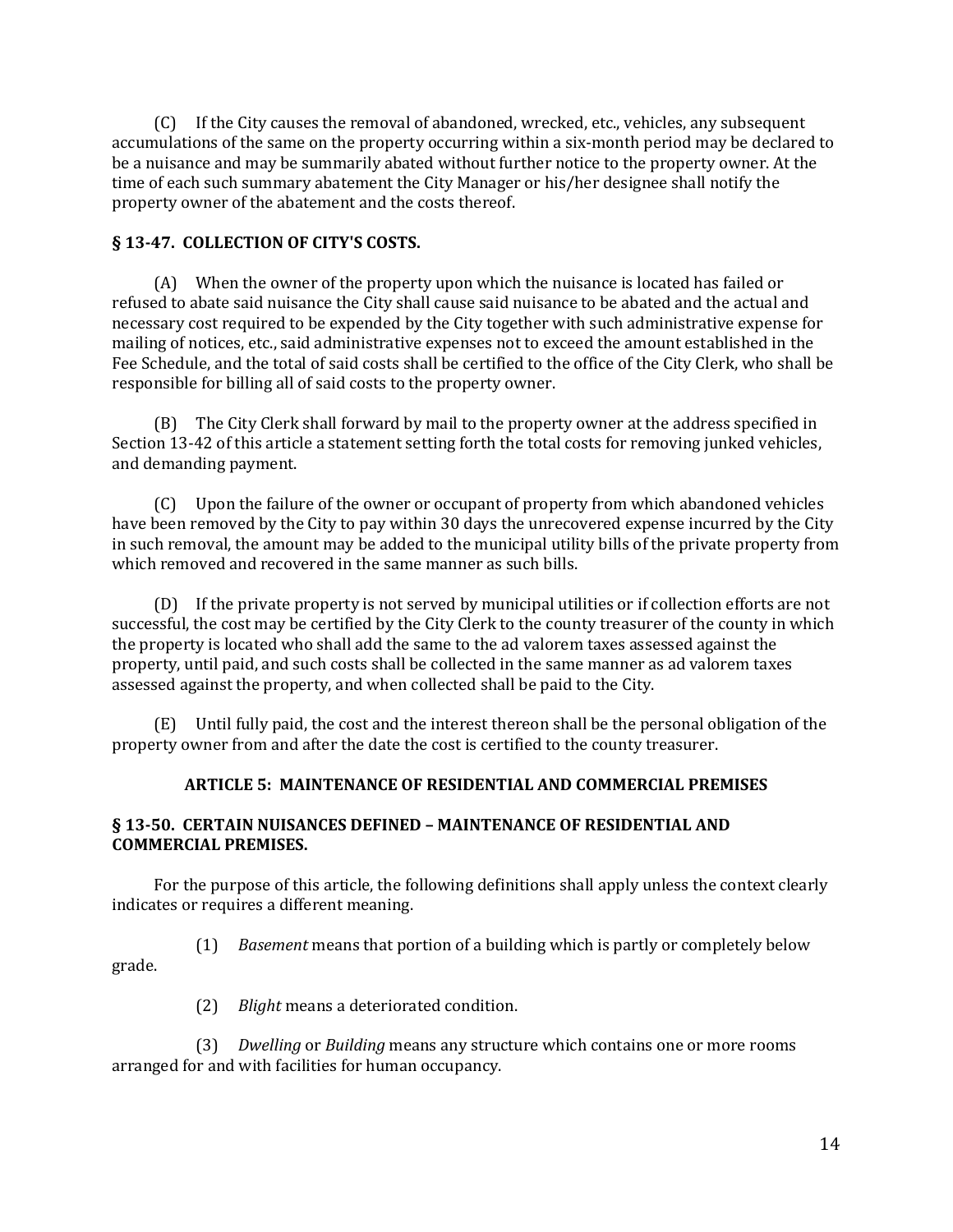(4) *Exterior property* means the open space on the premises and on adjoining property under the control of the owner and/or occupant of such premises.

(5) *International Building Code* means the code which has been duly enacted by the City Council, copies of which are on file at City Hall.

(6) *Owner* means the owner or Agent of record of real property as shown by the most current tax rolls of the county treasurer.

(7) *Premises* means a lot, plot, tract or parcel of land including the buildings, courtlage, and structures thereon.

(8) *Structure* means that which is built or constructed.

# **§ 13-51. ACCEPTABLE EXTERIOR STANDARDS FOR MAINTENANCE.**

(A) Exterior Structures, Generally.

(1) The exterior of a structure shall be maintained in good repair, in sound condition and sanitary so as to pose neither a threat to the public health and safety nor a blighting affect on the surrounding neighborhood.

(2) The exterior components including but not limited to storefronts, cornices, signs, awnings, marquees, siding, windows, window frames, insect screens, doors and door frames of all structures shall be free of holes, breaks, or loose or rotting materials, and maintained weatherproof and properly surface-coated where required to prevent deterioration.

(3) Every basement, foundation, hatchway, and vent shall be maintained in sound condition and in good repair.

(4) Roofs and drainage: The roof and flashing shall be sound, tight and not have defects which admit rain.

(5) Overhang extensions: All standpipes, exhaust ducts, gutters and similar overhang extensions shall be maintained in good repair so as to be in a safe and sound condition. All exposed surfaces of metal or wood shall be protected from the elements and against decay by periodic application of weather-coating materials, such as paint or similar surface treatment, as needed.

(B) Accessory structures: The exterior of accessory structures including but not limited to detached garages, storage facilities, sheds, loading docks, boat docks, fences and walls, shall be maintained in sound condition and good repair.

(C) Grading and Drainage: All premises shall be graded and maintained to prevent the accumulation of stagnant water thereon, or within any structure located thereon, except for water detention or retention areas approved by the City.

(D) All vacant structures and premises thereof or vacant land shall be maintained in a clean, safe, secure and sanitary condition as provided in this article so as not to cause a blighting problem or adversely affect the public health or safety.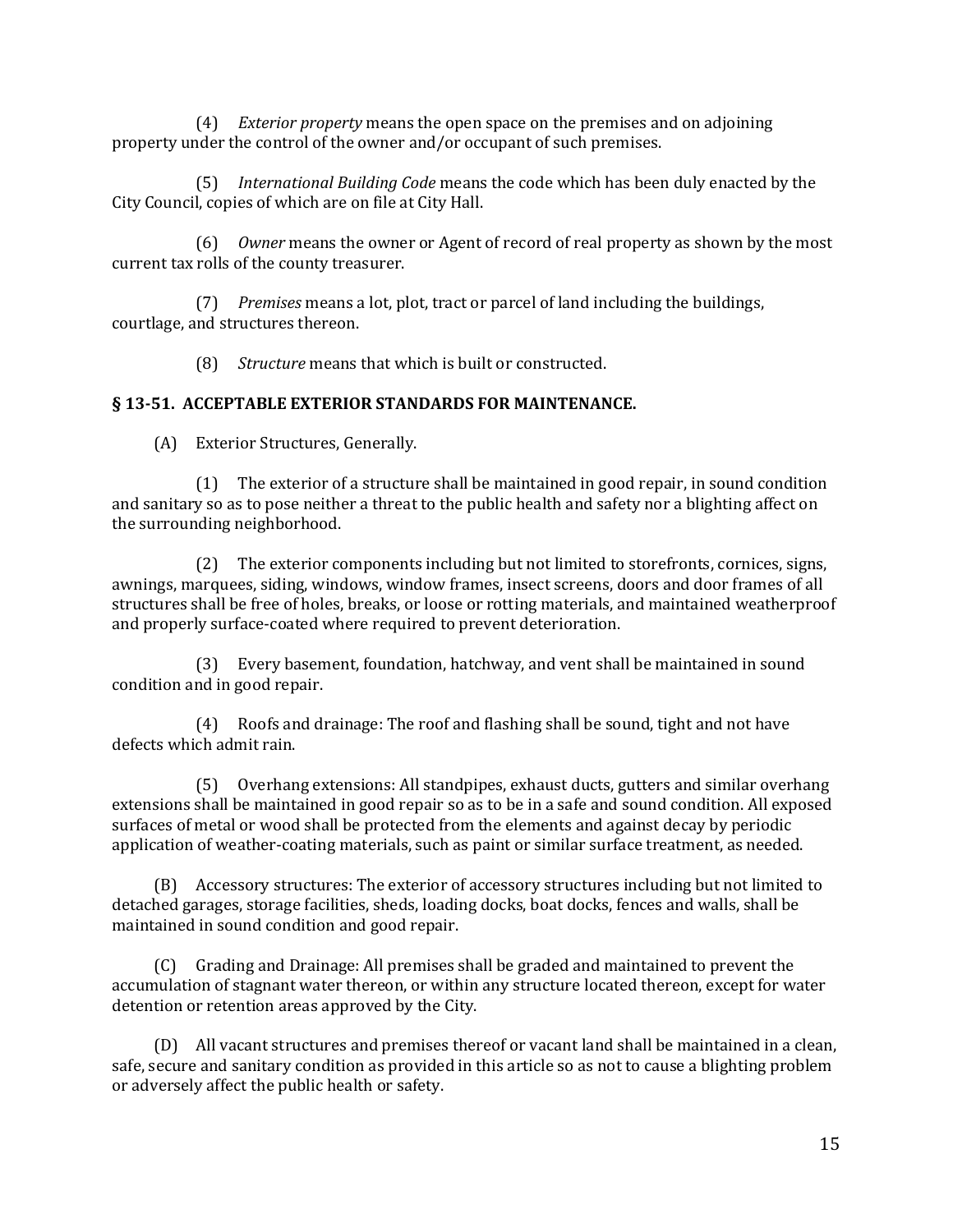#### **§ 13-52. RESPONSIBILITY FOR MAINTENANCE.**

Each owner and/or occupant of the premises shall maintain the structures and exterior property in compliance with the requirements of this article. A person shall not occupy or permit another person to occupy or use premises which do not comply with the requirements of this article.

#### **§ 13-53. NUISANCE DECLARED.**

In addition to other public nuisances declared by other sections of this code or law, the following are hereby declared to be public nuisances:

(A) Any building or structure which upon examination by the City is deemed dangerous to the public health or safety because of damage, decay or other condition, is hereby declared to constitute a nuisance.

(B) Any building or structure which upon examination by the City is deemed as not meeting the minimum conditions of the acceptable exterior standards for maintenance.

(C) All structures, premises and land which upon examination by the City is determined to cause a blighting problem on the surrounding neighborhood or area.

## **§ 13-54. NOTICE TO CORRECT.**

(A) The City Manager, or designee, shall give notice of correction to the owner of the private property where a nuisance as defined by this article is located. At least ten days notice shall be given to the owner of the property by mail at the address shown by the current year's tax rolls in the county treasurer's office before the City takes action. It shall constitute sufficient notice, when at the time of mailing of the notice to the property owner, the City shall obtain a receipt of mailing from the postal service, which receipt shall indicate the date of mailing and the name and address of the mailee. Notice may also be given by posting or placarding the property or by publication, as defined in 11 O.S. § 1-102.

(B) The notice shall order the property owner to abate the nuisance and shall further state that unless such abatement is performed within the specified time, the nuisance may be abated by the City.

## **§ 13-55. RESPONSIBILITY FOR CORRECTION.**

(A) Upon proper notice and opportunity to be heard, the owner of the private property which is deemed to be a nuisance according to this article, shall be responsible for its correction. In the event of correction by the City or its designee, the owner of the private property where the nuisances exists shall be liable for the expenses incurred.

(B) The City Manager or his or her designee is hereby authorized to correct or have corrected any nuisance at any place within the city which has been determined to be in violation of this section.

(C) The owner shall reimburse the City for all costs incurred for correcting the nuisance.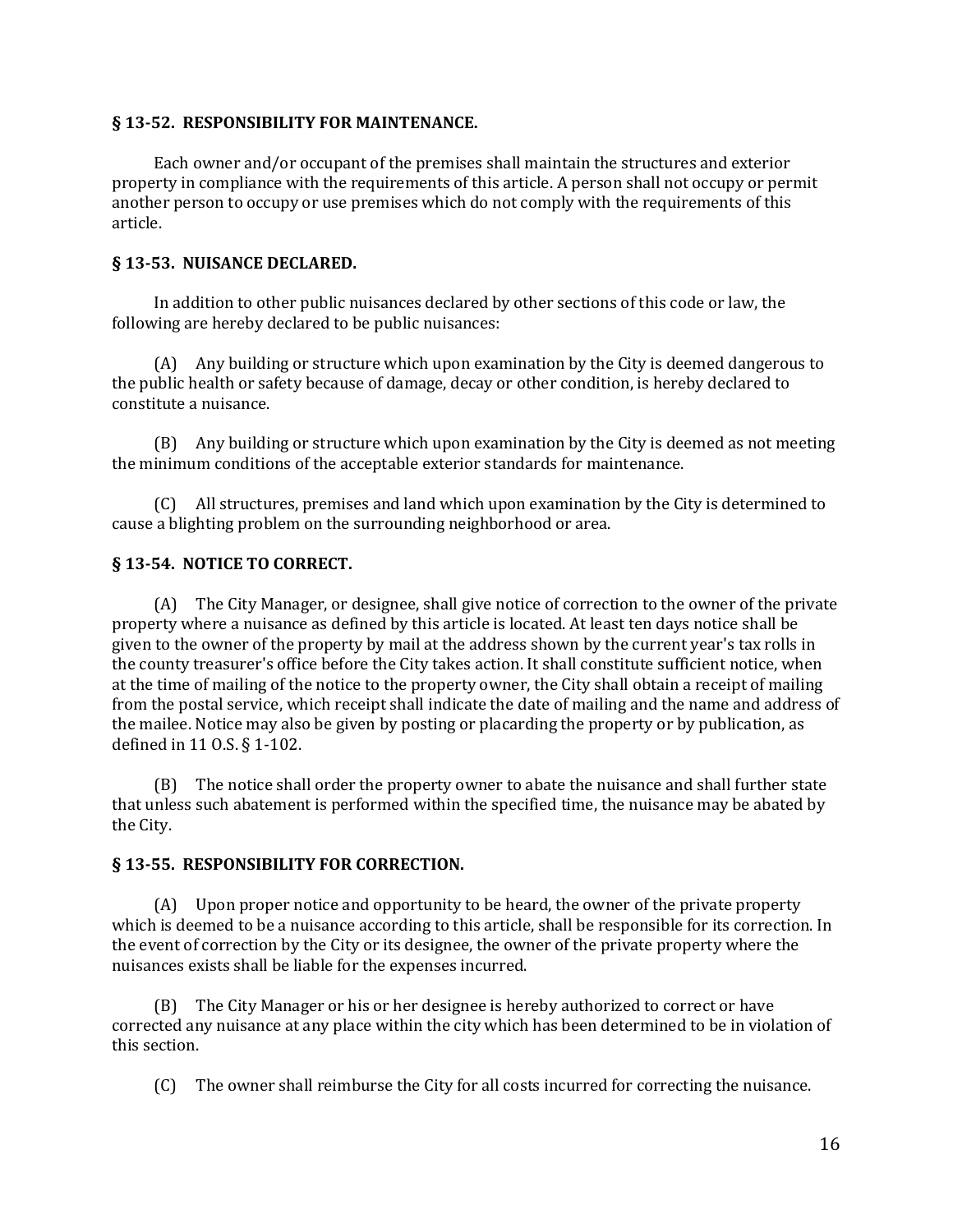#### **§ 13-56. CONSENT TO CITY ABATEMENT OR HEARING RE PROPERTY MAINTENANCE.**

(A) The owner may give written consent authorizing the City to abate the nuisance under Section 13-58 hereof. Such consent shall waive his right to a hearing under the provisions of this section.

(B) At any time within ten days from the date of the notice and order provided for in this article, the owner may request, in writing to the City Manager, a hearing to be conducted for the purpose of contesting the determination that a nuisance exists upon his property. The City Manager shall conduct such hearing as soon as may be practicable but not earlier than five days after receipt of the owner's request for such hearing, and not later than 15 days after such receipt.

(C) At such hearing, the owner shall have the right to be represented by counsel, to present testimony or evidence and arguments, and to cross examine witnesses. All testimony shall be taken under oath. If the City Manager, after such hearing, shall determine that the property constitutes a growing blight or a substantial detriment to health and safety of the residents of our community, and shall determine that the person or persons requesting such hearing are owners and/or occupants of the property which constitutes the nuisance, the City Manager shall file in writing his findings of fact, and his order that such nuisance be abated within a specified time period, and shall cause such findings and order to be served upon such owner at the conclusion of the hearing.

## **§ 13-57. APPEALS FROM ORDERS OF CITY MANAGER; HEARING.**

An appeal from a final order of the City Manager made pursuant to the provisions of this article may be had by any person aggrieved thereby by filing with the City Clerk, within ten days from the date of the City Manager's final order, a written notice of appeal. The City Clerk shall set the matter for a hearing before the City Council and shall notify the appellant by registered mail of the time and date when the matter will be heard. Upon the filing of the notice of appeal, the City Manager shall transmit to the City Clerk all records and orders pertaining to the case. The City Council, after hearing the matter in a summary manner, may sustain, reverse, or modify the order of the City Manager.

## **§ 13-58. ABATEMENT BY CITY.**

(A) In the event that no hearing shall have been requested as provided for in this article or the City Manager or City Council, after such hearing, shall have ordered such nuisance to be abated and such nuisance shall not have been abated within the period specified, then the City shall have the right to abate the nuisance and may cause a complaint to be filed against such owner in the Municipal Court for violation of provisions of this article, or both.

(B) To effect abatement, the City may cause the nuisance to be abated by employees for the City or, in the alternative, may prepare appropriate specifications, advertise for bids and award a contract for such abatement to the lowest and best bidder. The cost of abating any such nuisance, in each and every instance where abated, shall be borne by the property owner and shall be assessed as hereinafter provided. It shall be unlawful for any person to interfere, hinder, or to refuse to allow such person or persons to enter upon private property for the purpose of correcting a nuisance under the provisions of this article.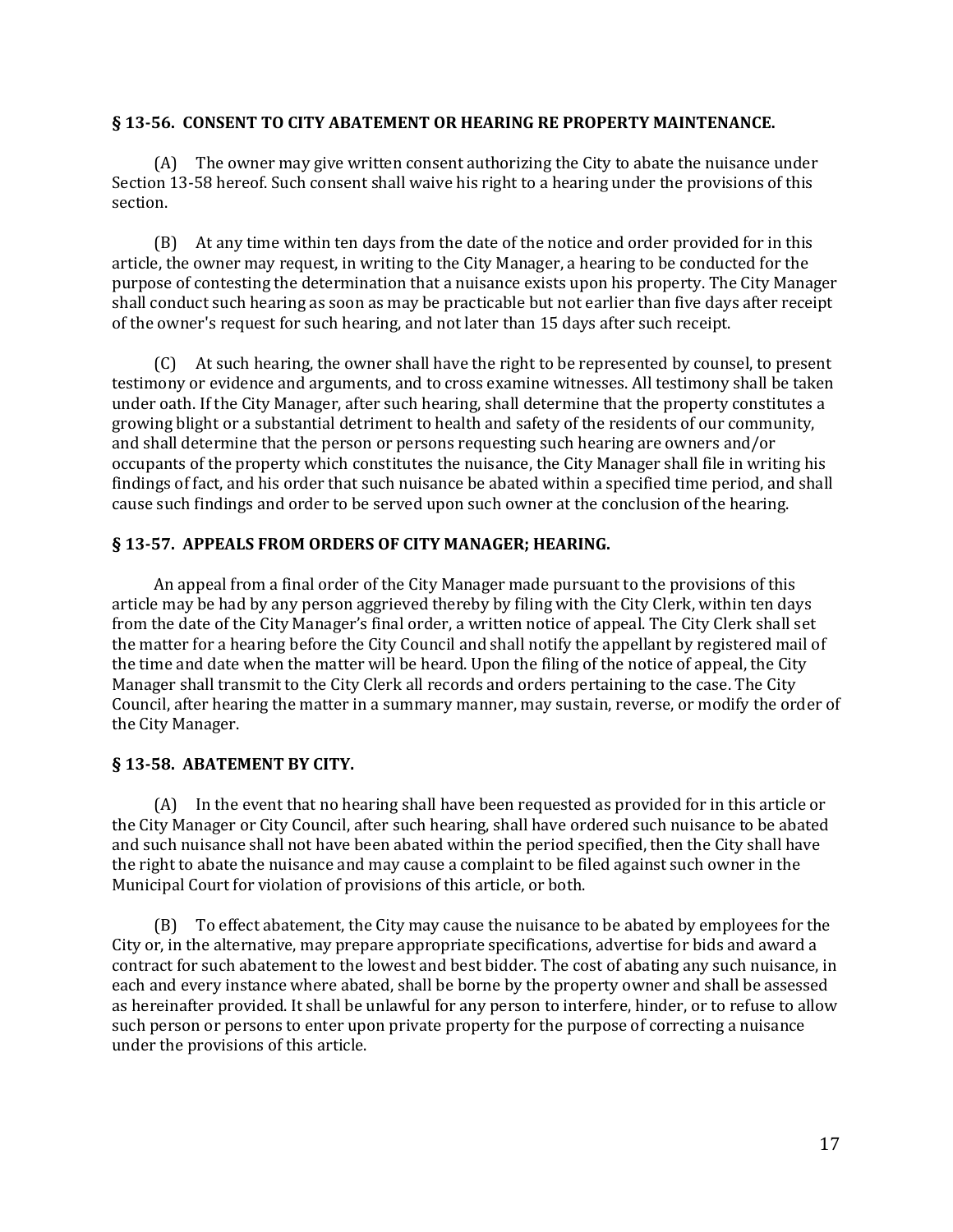#### **§ 13-59. COLLECTION OF CITY'S COSTS.**

(A) When the owner of the property upon which the nuisance is located has failed or refused to abate said nuisance the City shall cause said nuisance to be abated and the actual and necessary cost required to be expended by the City together with such administrative expense for mailing of notices, etc., said administrative expenses not to exceed the amount established in the Fee Schedule, and the total of said costs shall be certified to the office of the City Clerk, who shall be responsible for billing all of said costs to the property owner.

(B) The City Clerk shall forward by mail to the property owner at the address specified in Section 13-54 of this article a statement setting forth the total costs for abating the nuisance.

(C) If payment is not made within 30 days from the date of the mailing of the statement, the City Clerk shall forward a certified statement of the amount of the costs to the county treasurer of the county in which the property is located and such costs shall be a lien against the property, until paid, and shall be collected in the same manner as ad valorem taxes against the property, and when collected shall be paid to the City.

(D) Until fully paid, the cost and the interest thereon shall be the personal obligation of the property owner from and after the date the cost is certified to the county treasurer.

## **ARTICLE 6: UNOCCUPIED, DILAPIDATED AND DANGEROUS STRUCTURES**

#### **§ 13-60. CERTAIN NUISANCES DEFINED – UNOCCUPIED, DILAPIDATED AND DANGEROUS STRUCTURES.**

For the purpose of this article, the following definitions shall apply unless the context clearly indicates or requires a different meaning.

(1) *Basement* means that portion of a building which is partly or completely below grade.

(2) *Dangerous Structures* means any unoccupied dwelling or other building which shall be found to have any or all of the following defects:

(a) The building or dwelling is structurally unsafe, unstable, unsanitary, vermin infested, and/or a fire hazard;

(b) The building or dwelling lacks unblocked exit facilities, provisions for proper occupancy of any future occupants to include adequate heat, light, ventilation, water and sewer; or

(c) The building or dwelling lacks adequate maintenance because of dilapidation, obsolescence and/or extended abandonment.

(3) *Dilapidated* means a structure declared by the City to be unfit for human habitation or utility.

(4) *Dwelling* or *Building* means any structure which contains one or more rooms arranged for and with facilities for human occupancy.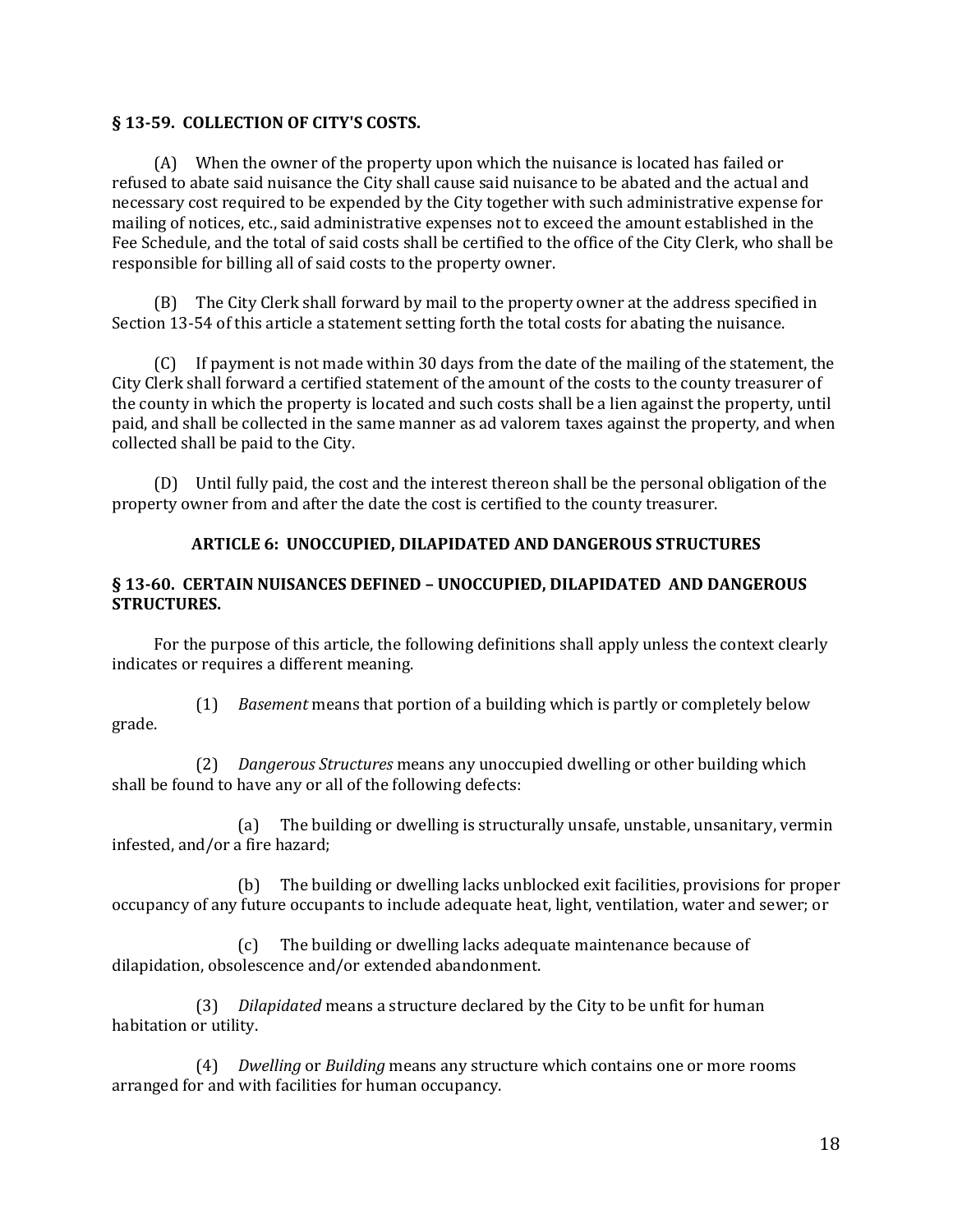(5) *Exterior property* means the open space on the premises and on adjoining property under the control of the owner and/or occupant of such premises.

(6) *International Building Code* means the code which has been duly enacted by the City Council, copies of which are on file at City Hall.

(7) *International Fire Code* means the code which has been duly enacted by the City Council, copies of which are on file at City Hall.

(8) *Owner* means the owner or Agent of record of real property as shown by the most current tax rolls of the county treasurer.

(9) *Premises* means a lot, plot, tract or parcel of land including the buildings and structures thereon.

(10) *Structure* means that which is built or constructed.

(11) *Unoccupied* means any structure not in actual use according to its zoning and/or constructed or intended purpose.

(12) *Vacant* means any structure temporarily not in use.

#### **§ 13-61. ACCEPTABLE EXTERIOR STANDARDS FOR UNOCCUPIED STRUCTURES.**

(A) All vacant structures and premises thereof or vacant land shall be maintained in a clean, safe, secure and sanitary condition as provided in this article so as not to cause a blighting problem or adversely affect the public health or safety.

(B) Unoccupied structures shall be maintained in accordance with Section 13-51 with the following exception: for purposes of public safety, windows, doors, hatchways, etc. may be temporarily boarded for a time not to exceed 180 days. After the specified time, the structure shall be declared a public nuisance.

#### **§ 13-62. AUTHORIZATION OF ENTRY.**

The City Manager or his or her designee shall enforce this article and in so doing may enter any unoccupied dwelling or other building or premises during all reasonable hours, to make inspections and examinations thereof in order to perform the duties imposed on him or her by this article, the International Building Code, as adopted by the City Council, and the laws of the state.

#### **§ 13-63. RESPONSIBILITY FOR MAINTENANCE.**

Each owner of the premises shall maintain the structures and exterior property in compliance with the requirements of this article.

#### **§ 13-64. NUISANCE DECLARED.**

In addition to other public nuisances declared by other sections of this code or law, the following are hereby declared to be public nuisances: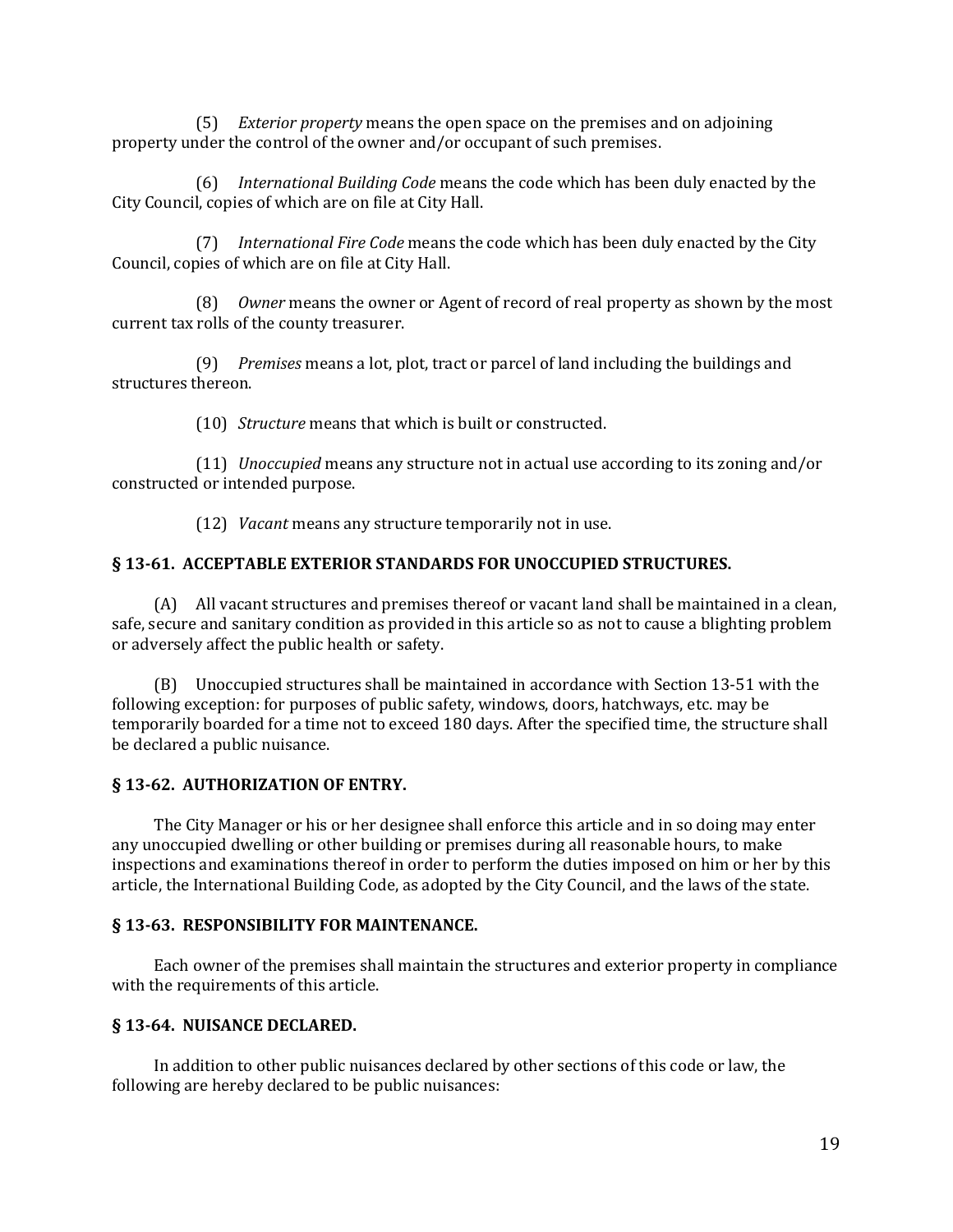(A) Any building or structure which upon examination by the City is deemed dangerous to the public health or safety because of damage, decay or other condition, is hereby declared to constitute a nuisance; or

(B) All structures, premises and land which upon examination by the City is determined to be dilapidated and/or to cause a blighting problem on the surrounding neighborhood or area.

#### **§ 13-65. NOTICE TO CORRECT; RESPONSIBILITY FOR CORRECTION.**

(A) The City Manager, or designee, shall give notice of correction to the owner of the private property where a nuisance as defined by this article is located. At least ten days notice shall be given to the owner of the property by mail at the address shown by the current year's tax rolls in the county treasurer's office before the City takes action. It shall constitute sufficient notice, when at the time of mailing of the notice to the property owner, the City shall obtain a receipt of mailing from the postal service, which receipt shall indicate the date of mailing and the name and address of the mailee. Notice may also be given by posting or placarding the property or by publication, as defined in 11 O.S. § 1-102.

(B) The notice shall include a description of the real estate sufficient for identification, defects present and a description of the nuisance cited herein and order the property owner to abate the nuisance and shall further state that unless such abatement is performed within the specified time, the nuisance may be abated by the City.

(C) Defects Corrected:

(1) If the defects defined in the written notice are corrected by the owner or agent of the dwelling or building within 30 days after mailing of the notice, the City Manager or designee shall remove the nuisance placard, and compliance with this article shall be deemed complete and proper.

(2) However, if the defects or damage or cost of reconstruction or restoration is in excess of 50% of the value of the building or dwellings, exclusive of foundations, the building or dwellings, if reconstructed or restored, shall be made to conform with respect to materials and type of construction, to the requirements of the National Building Code as adopted. No change of use or occupancy shall be compelled by reason of the reconstruction or restoration.

(D) Upon proper notice and opportunity to be heard, the owner of the private property which is deemed to be a nuisance according to this article, shall be responsible for its correction. In the event of correction by the City or its designee, the owner of the private property where the nuisances exists shall be liable for the expenses incurred.

(E) The City Manager or his or her designee is hereby authorized to correct or have corrected any nuisance at any place within the city which has been determined to be in violation of this section.

(F) The owner shall reimburse the City for all costs incurred for correcting the nuisance.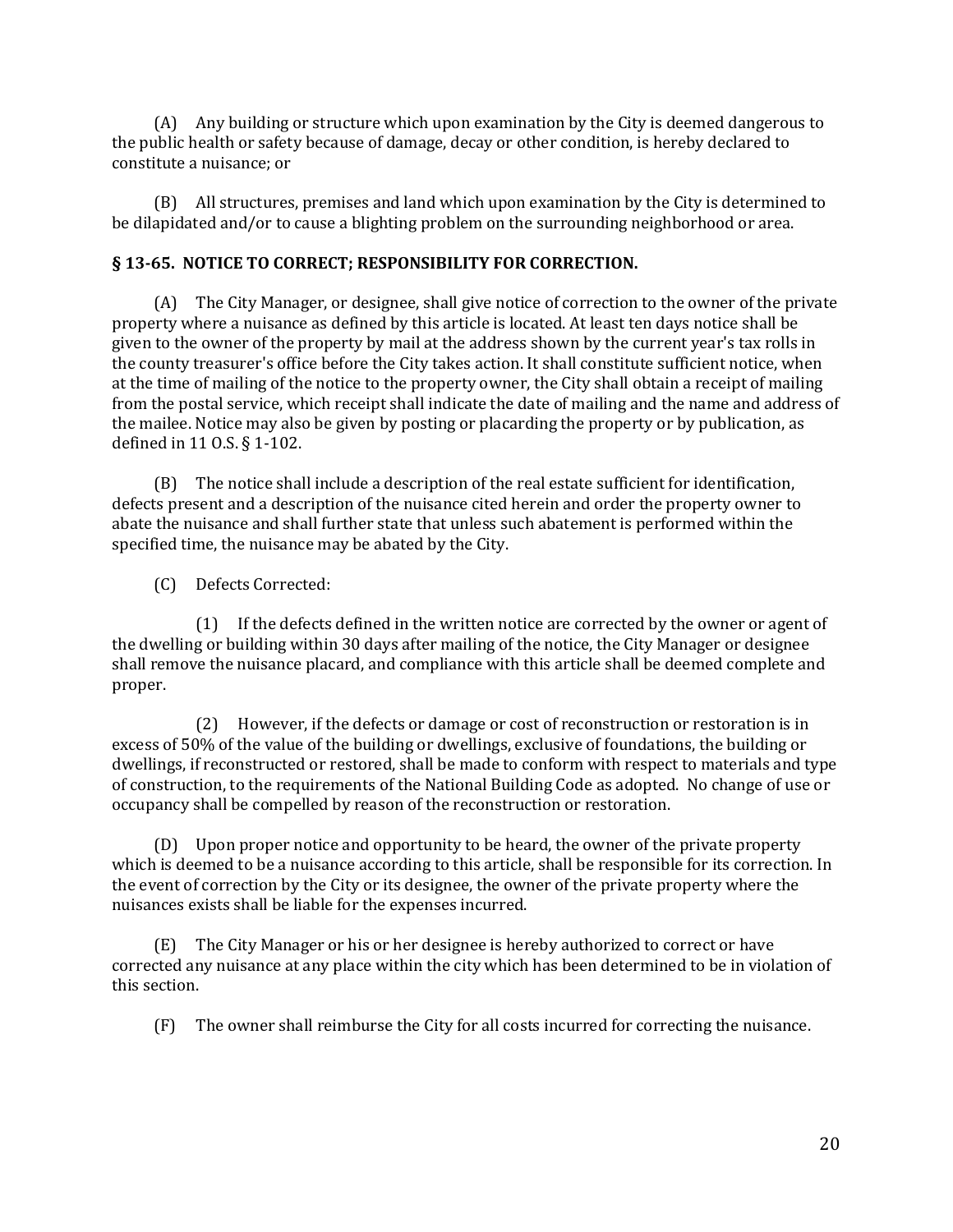#### **§ 13-66. PLACARDING FOR DILAPIDATED STRUCTURES.**

(A) Any notice issued for a dilapidated structure shall also include a placard placed on the main entrance of the dwelling or building determined to be dilapidated. The placard shall read, "NOTICE: This building has been declared a public nuisance by the City of Guthrie. Human occupancy is hereby prohibited and unlawful."

(B) It shall be unlawful for any person to deface or remove the placard from any dwelling or other building which has been cited as a public nuisance, except as provided for herein.

## **§ 13-67. CONSENT TO CITY ABATEMENT OR HEARING RE UNOCCUPIED STRUCTURES.**

(A) The owner may give written consent authorizing the City to abate the nuisance under Section 13-69 hereof. Such consent shall waive his right to a hearing under the provisions of this section.

(B) At any time within ten days from the date of the notice and order provided for in this article, the owner may request, in writing to the City Manager, a hearing to be conducted for the purpose of contesting the determination that a nuisance exists upon his property. The City Manager shall conduct such hearing as soon as may be practicable but not earlier than five days after receipt of the owner's request for such hearing, and not later than 15 days after such receipt.

(C) At such hearing, the owner shall have the right to be represented by counsel, to present testimony or evidence and arguments, and to cross examine witnesses. All testimony shall be taken under oath. If the City Manager, after such hearing, shall determine that the property constitutes a growing blight or a substantial detriment to health and safety of the residents of our community, and shall determine that the person or persons requesting such hearing are owners of the property which constitutes the nuisance, the City Manager shall file in writing his findings of fact, and his order that such nuisance be abated within a specified time period, and shall cause such findings and order to be served upon such owner at the conclusion of the hearing.

#### **§ 13-68. APPEALS FROM ORDERS OF CITY MANAGER; HEARING.**

An appeal from a final order of the City Manager made pursuant to the provisions of this article may be had by any person aggrieved thereby by filing with the City Clerk, within ten days from the date of the City Manager's final order, a written notice of appeal. The City Clerk shall set the matter for a hearing before the City Council and shall notify the appellant by registered mail of the time and date when the matter will be heard. Upon the filing of the notice of appeal, the City Manager shall transmit to the City Clerk all records and orders pertaining to the case. The City Council, after hearing the matter in a summary manner, may sustain, reverse, or modify the order of the City Manager.

## **§ 13-69. ABATEMENT BY CITY.**

(A) In the event that no hearing shall have been requested as provided for in this article or the City Manager or City Council, after such hearing, shall have ordered such nuisance to be abated and such nuisance shall not have been abated within the period specified, then the City shall have the right to abate the nuisance and may cause a complaint to be filed against such owner in the Municipal Court for violation of provisions of this article, or both.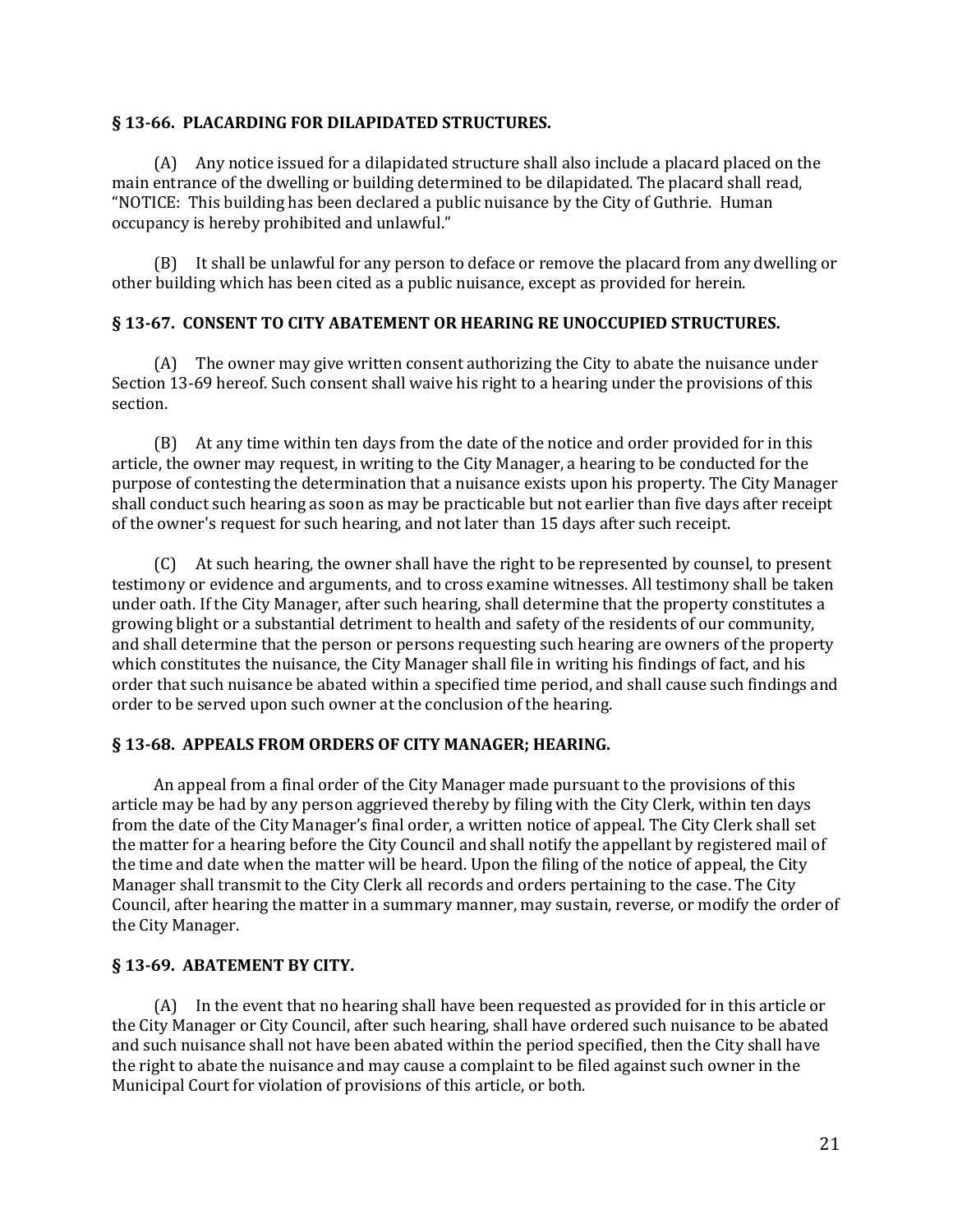(B) To effect abatement, the City may cause the nuisance to be abated by employees for the City or, in the alternative, may prepare appropriate specifications, advertise for bids and award a contract for such abatement to the lowest and best bidder. The cost of abating any such nuisance, in each and every instance where abated, shall be borne by the property owner and shall be assessed as hereinafter provided. It shall be unlawful for any person to interfere, hinder, or to refuse to allow such person or persons to enter upon private property for the purpose of correcting a nuisance under the provisions of this article.

# **§ 13-70 DEMOLITION OR REMOVAL.**

(A) Only vacant or unoccupied dwellings or buildings shall be subject to demolition and removal under this article.

(B) Any owner or agent of the dwelling or building receiving notice of intent to abate nuisance or any other notice issued under the provisions of this article may demolish and remove same at his or her expense and the action shall be deemed compliance with this article.

# **§ 13-71. COLLECTION OF CITY'S COSTS.**

(A) When the owner of the property upon which the nuisance is located has failed or refused to abate said nuisance the City shall cause said nuisance to be abated and the actual and necessary cost required to be expended by the City together with such administrative expense for mailing of notices, etc., said administrative expenses not to exceed the amount established in the Fee Schedule, and the total of said costs shall be certified to the office of the City Clerk, who shall be responsible for billing all of said costs to the property owner.

(B) The City Clerk shall forward by mail to the property owner at the address specified in Section 13-65 of this article a statement setting forth the total costs for abating the nuisance.

(C) If payment is not made within 30 days from the date of the mailing of the statement, the City Clerk shall forward a certified statement of the amount of the costs to the county treasurer of the county in which the property is located and such costs shall be a lien against the property, until paid, and shall be collected in the same manner as ad valorem taxes against the property, and when collected shall be paid to the City.

(D) Until fully paid, the cost and the interest thereon shall be the personal obligation of the property owner from and after the date the cost is certified to the county treasurer.

## **ARTICLE 7: GRAFFITI**

## **§ 13-80. CERTAIN NUISANCES DEFINED – GRAFFITI**

For the purpose of this article, the following definitions shall apply unless the context clearly indicates or requires a different meaning.

(1) *Advertising* means any letter, word, name, number, symbol, slogan, message, drawing, picture, writing, or other mark of any kind lawfully placed on property by an owner or occupant of the property, or an agent of such owner or occupant, for the purpose of promoting products or services or conveying information to the public.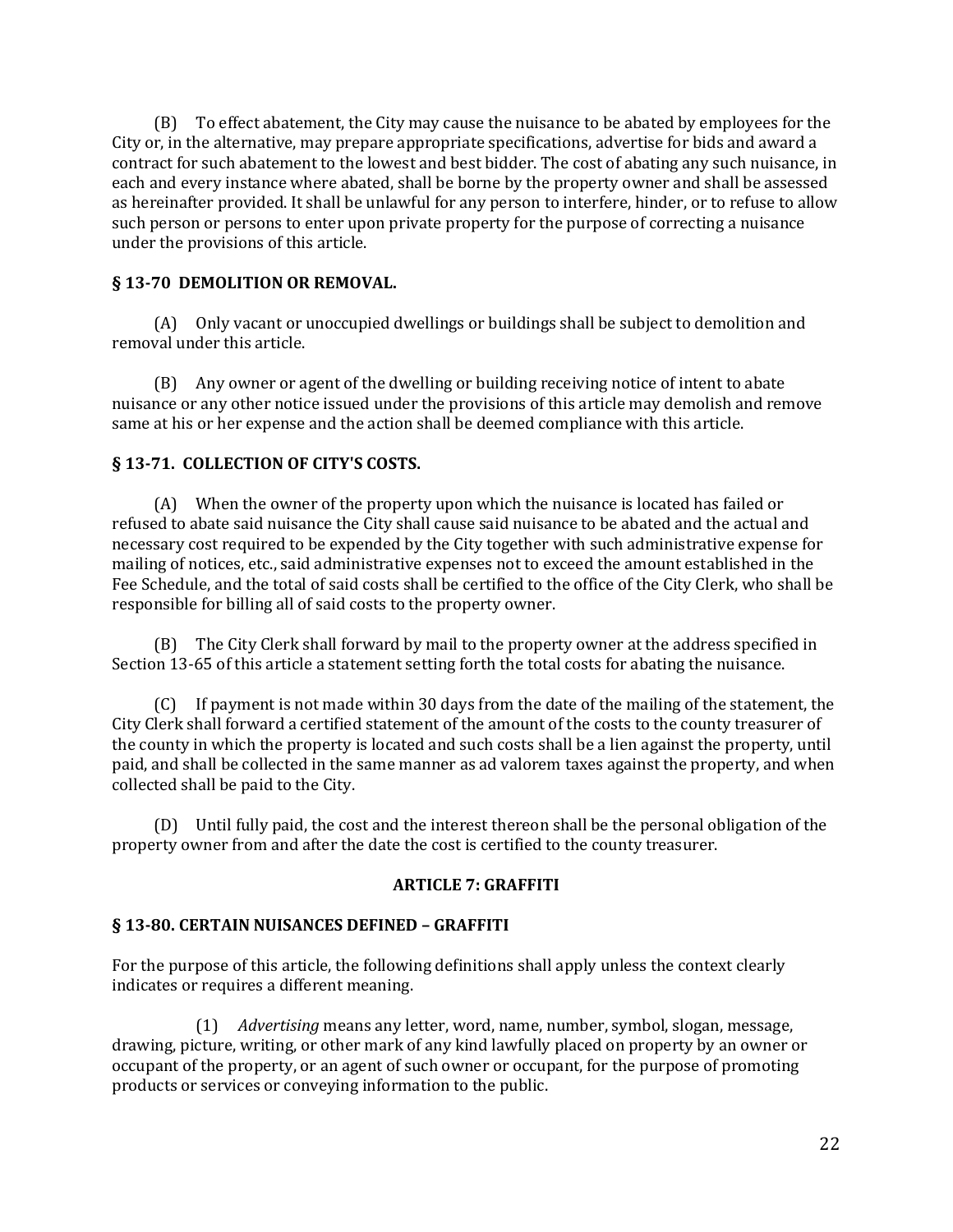(2) *Graffiti* means, without limitation, any letter, word, name, number, symbol, slogan, message, drawing, picture, writing or other mark of any kind visible to the public that is drawn, painted, chiseled, scratched, or etched on a rock, tree, wall, bridge, fence, gate, building, or other structure; provided, however that this definition shall not include advertising lawfully placed on property.

(3) *Removal, Remove, Removed* means the act of taking graffiti off or masking the presence of graffiti on a rock, tree, wall, bridge, fence, gate, building, or other structure.

# **§ 13-81. GRAFFITI PROHIBITED, NUISANCES DECLARED**

In addition to other public nuisances declared by other sections of this code or law, graffiti on public or private property within the corporate city limits constitutes a public nuisance to the detriment of the City and its inhabitants and visitors.

## **§ 13-82. APPLICATION OF GRAFFITI PROHIBITED; OFFENSE; PENALTY.**

(A) No person shall apply graffiti to public or private property within the City.

(B) Any person who applies graffiti to public or private property within the City shall be guilty of an offense. Each act of applying graffiti shall constitute a separate offense.

(C) Any person convicted of the offense of applying graffiti to public or private property within the City shall be punished by a fine and or up to 10 days in jail.

(D) The provisions of this section shall be enforced by the Guthrie Police Department.

## **§ 13-83. NOTICE TO CORRECT**

(A) The City Manager, or designee, shall give notice of correction to the owner of the property where a nuisance as defined by this article is located. At least 10 days notice shall be given to the owner of the property by mail at the address shown by the current year's tax rolls in the county treasurer's office before the City takes action. It shall constitute sufficient notice, when at the time of mailing of the notice to the property owner, the City shall obtain a receipt of mailing from the postal service, which shall indicate the date of mailing and the name and address of the mailee. Notice may also be given by posting or placarding the property or by publication, as defined in 11 O.S. § 1-102.

(B) The notice shall order the property owner to abate the nuisance and shall further state that unless such abatement is performed within the specified time, the nuisance may be abated by the City.

#### **§ 13-84. RESPONSIBILITY FOR CORRECTION**

(A) Upon proper notice and opportunity to be heard, the owner of the private property which is deemed to be a nuisance according to this article, shall be responsible for its correction. In the event of correction by the City or its designee, the owner of the private property where the nuisances exist shall be liable for the expenses incurred.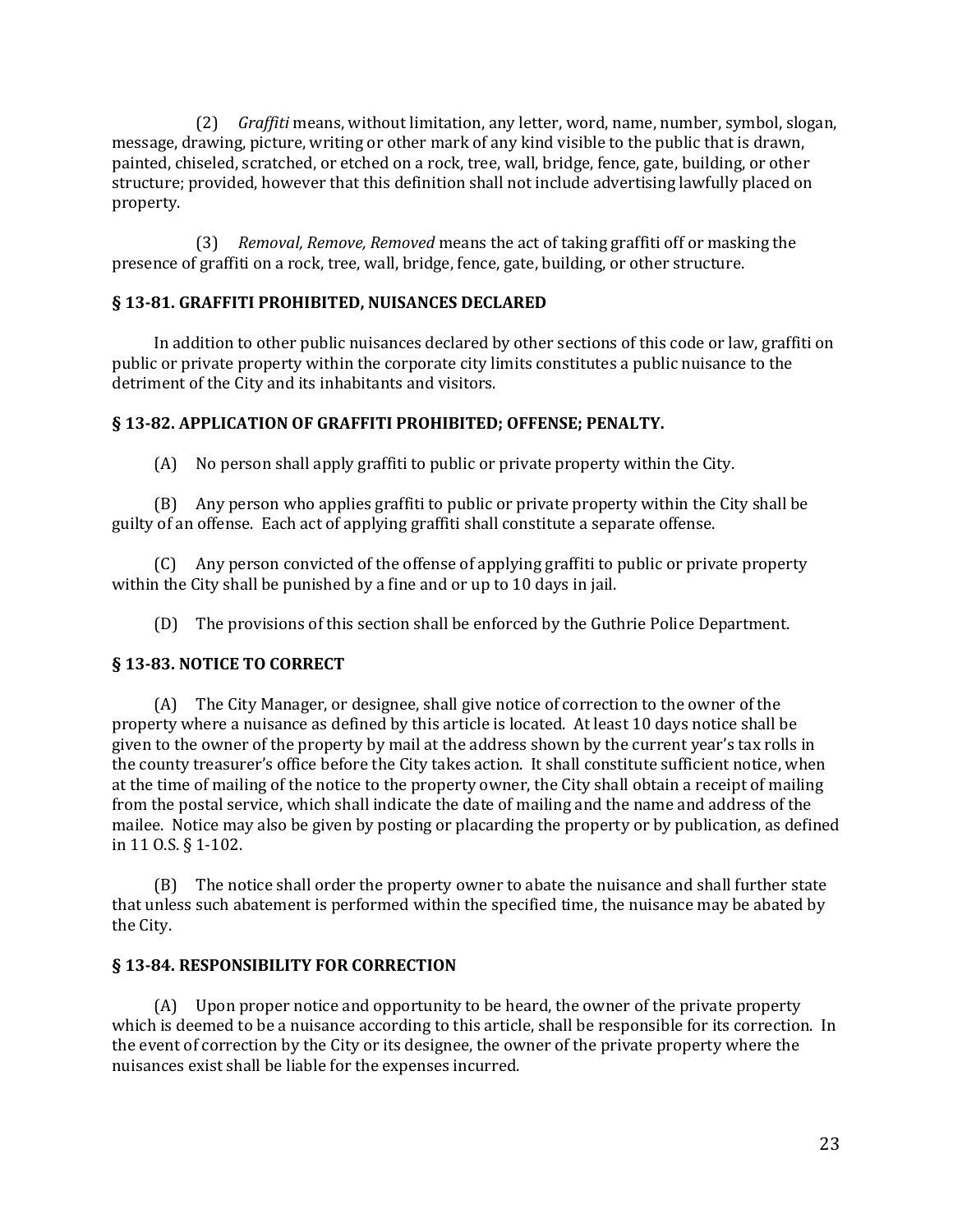(B) The City Manager or his or her designee is hereby authorized to correct or have corrected any nuisance at any place within the city which has been determined to be in violation of this section.

(C) The owner shall reimburse the City for all costs incurred for correcting the nuisance.

(D) If the consent of the property owner, tenant and/or occupant, if any, to remove graffiti from the property cannot be obtained, the City manager or his/ her designee may remove the graffiti without such consent pursuant to the procedures set forth in this section.

## **§ 13-85. CONSENT TO CITY ABATEMENT OR HEARING RE GRAFFITI**

(A) The owner may give written consent authorizing the City to abate the nuisance under Section 13-87 hereof. Such consent shall waive his right to a hearing under the provisions of this section.

(B) At any time within ten days from the date of the notice and order provided for in this article, the owner may request, in writing to the City Manager, a hearing to be conducted for the purpose of contesting the determination that a nuisance exists upon his property. The City Manager shall conduct such a hearing as soon as may be practicable but not earlier than five days after receipt of the owner's request for such hearing, and not later than 15 days after such receipt.

(C) At such hearing, the owner shall have the right to be represented by counsel, to present testimony or evidence and arguments, and to cross examine witnesses. All testimony shall be taken under oath. If the City Manager, after such hearing, shall determine that the property constitutes a growing blight or a substantial detriment to health and safety of the residents of the community, and shall determine that the person or persons requesting such hearing are owners and/or occupants of the property which constitutes the nuisance, the City Manager shall file in writing his findings of fact, and his order that such nuisance be abated within a specified time period, and shall cause such findings and order to be served upon such owner at the conclusion of the hearing.

## **§ 13-86. APPEALS FROM ORDERS OF CITY MANAGER; HEARING**

An appeal from a final order of the City Manager made pursuant to the provisions of this article may be had by any person aggrieved thereby by filing with the City Clerk, within ten days from the date of the City Manager's final order, a written notice of appeal. The City Clerk shall set the matter for a hearing before the City Council and shall notify the appellant by registered mail of the time and date when the matter will be heard. Upon the filing of the notice of appeal, the City Manager shall transmit to the City Clerk all records and orders pertaining to the case. The City Council, after hearing the matter in a summary manner, may sustain, reverse, or modify the order of the City Manager.

## **§ 13-87. ABATEMENT BY CITY**

(A) In the event that no hearing shall have been requested as provided for in this article or the City Manager or City Council, after such hearing, shall have ordered such nuisance to be abated and such nuisance shall not have been abated within the period specified, then the City shall have the right to abate the nuisance and may cause a complaint to be filed against such owner in the Municipal Court for violation of provisions of this article, or both.